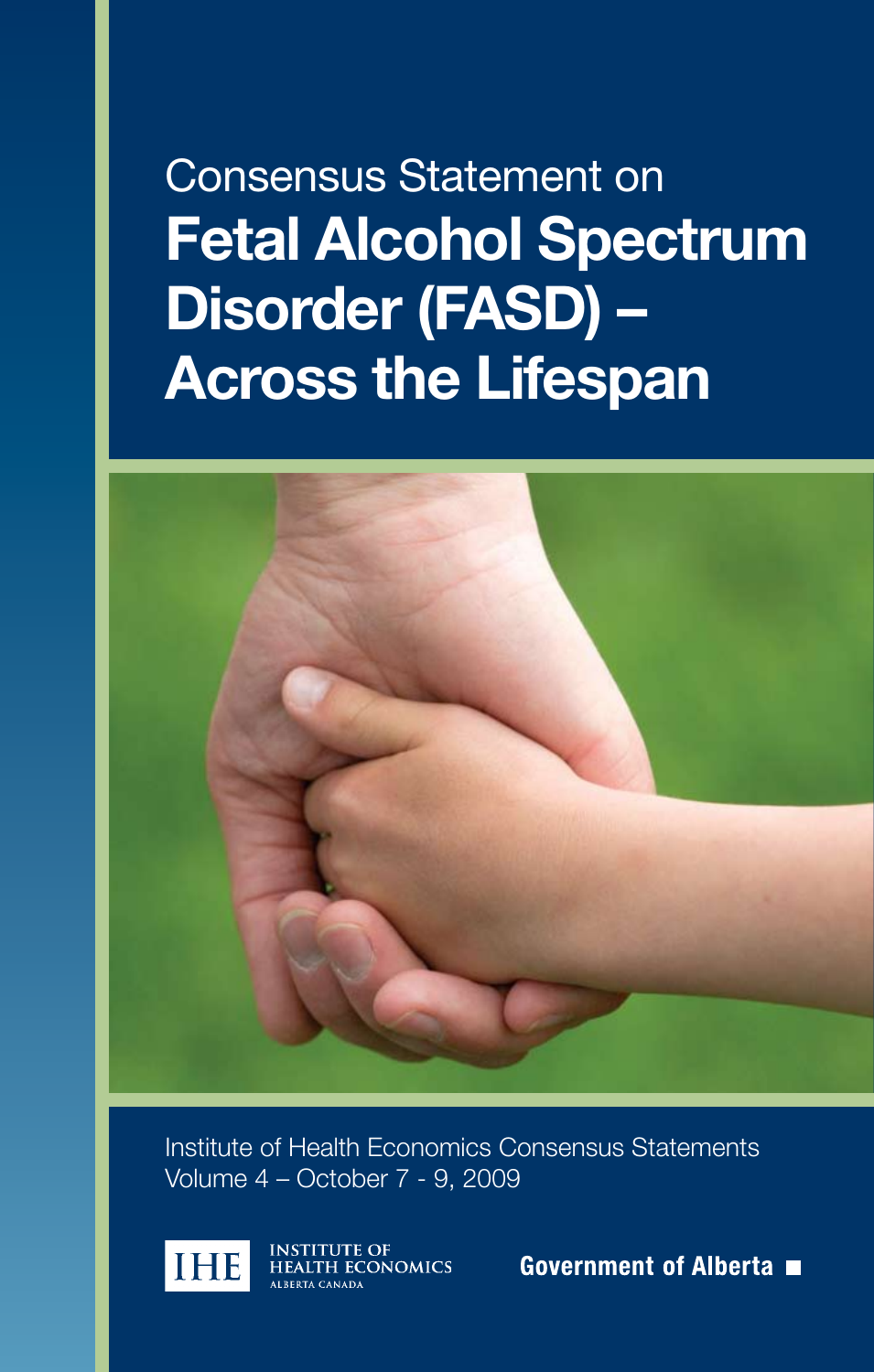### Acknowledgment

**The Honourable Anne McLellan** (LL.M, King's College, University of London; Alberta Institute for American Studies, University of Alberta; Academic Director and Distinguished Scholar in Residence, Institute for United States Policy Studies) led a distinguished jury of citizens and experts to develop practical recommendations on how to improve prevention, diagnosis and treatment of Fetal Alcohol Spectrum Disorder.

Expert Chair, **Dr. Gail Andrew**, (MDCM FRCP(C); Member, Board of Directors, Canada Northwest FASD Research Network; Medical Site Lead – Pediatrics, Medical Director – FASD Clinical Services and Pediatric Consultant, Pediatric Programs, Glenrose Rehabilitation Hospital) led a panel of experts in presenting available scientific evidence on Fetal Alcohol Spectrum Disorder.

### Disclosure Statement

All of the jury members who participated in this conference and contributed to the writing of this statement were identified as having no financial or scientific conflict of interest, and all signed forms attesting to this fact.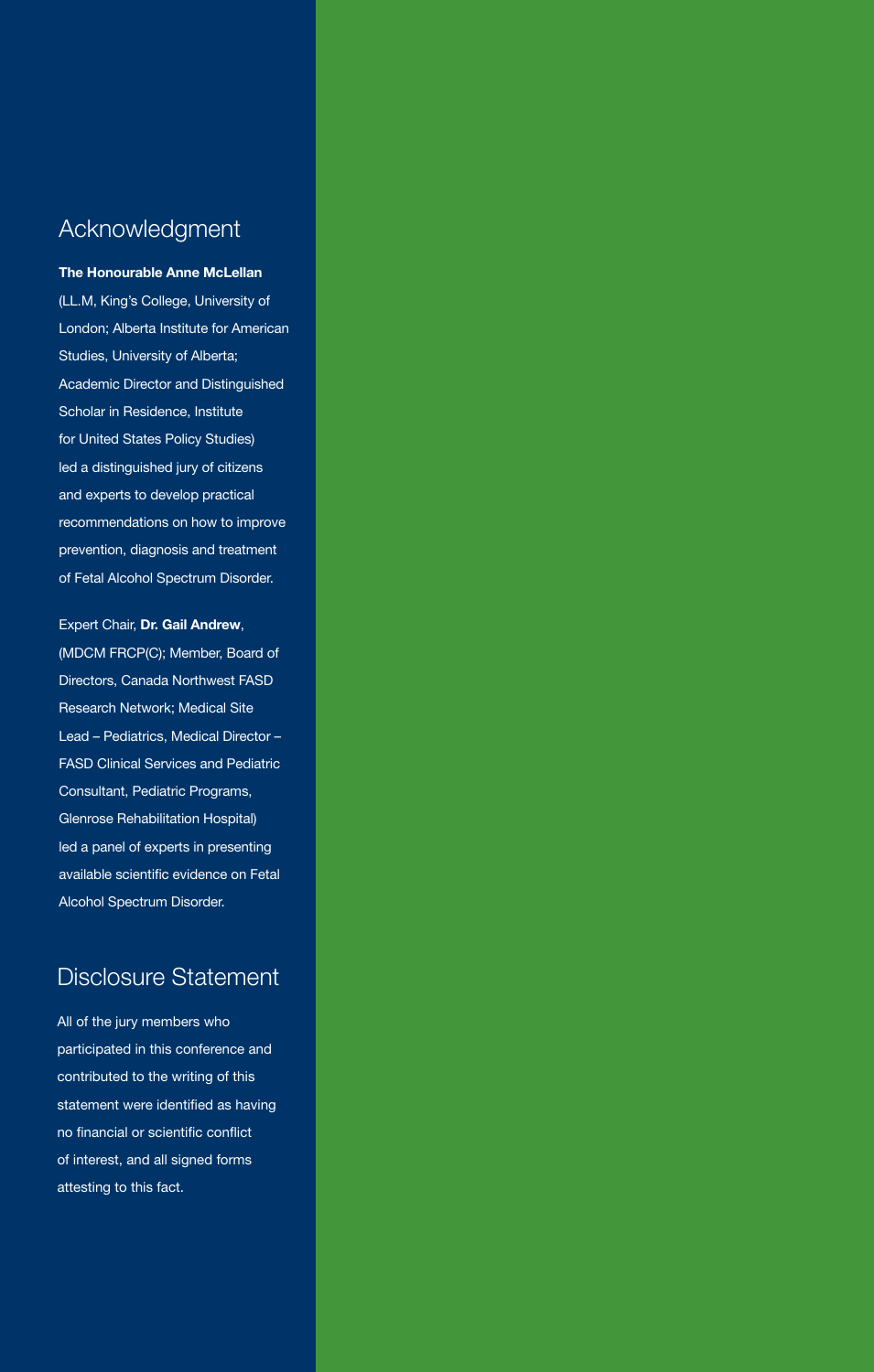## About the Consensus Statement

This consensus statement on fetal alcohol spectrum disorder is the product of a unique conference: *The IHE Consensus Development Conference on Fetal Alcohol Spectrum Disorder – Across the Lifespan* held in October 2009. The event featured a range of leading national and international experts who presented scientific evidence on FASD to a broad-based, independent panel in order to develop the following practical recommendations on how to improve prevention, diagnosis, and treatment of FASD.

The Institute of Health Economics conducts a number of evidence dissemination activities and deliberative processes designed to get the latest evidence into policy and practice. One approach is our Consensus Development Conference (CDC) Program series modelled on the successful National Institutes of Health (NIH) consensus development program in the United States.

It is hoped that this consensus statement will be a useful guide to policy and decision makers in order to provide effective prevention programs, treatment, and supports for people affected by FASD.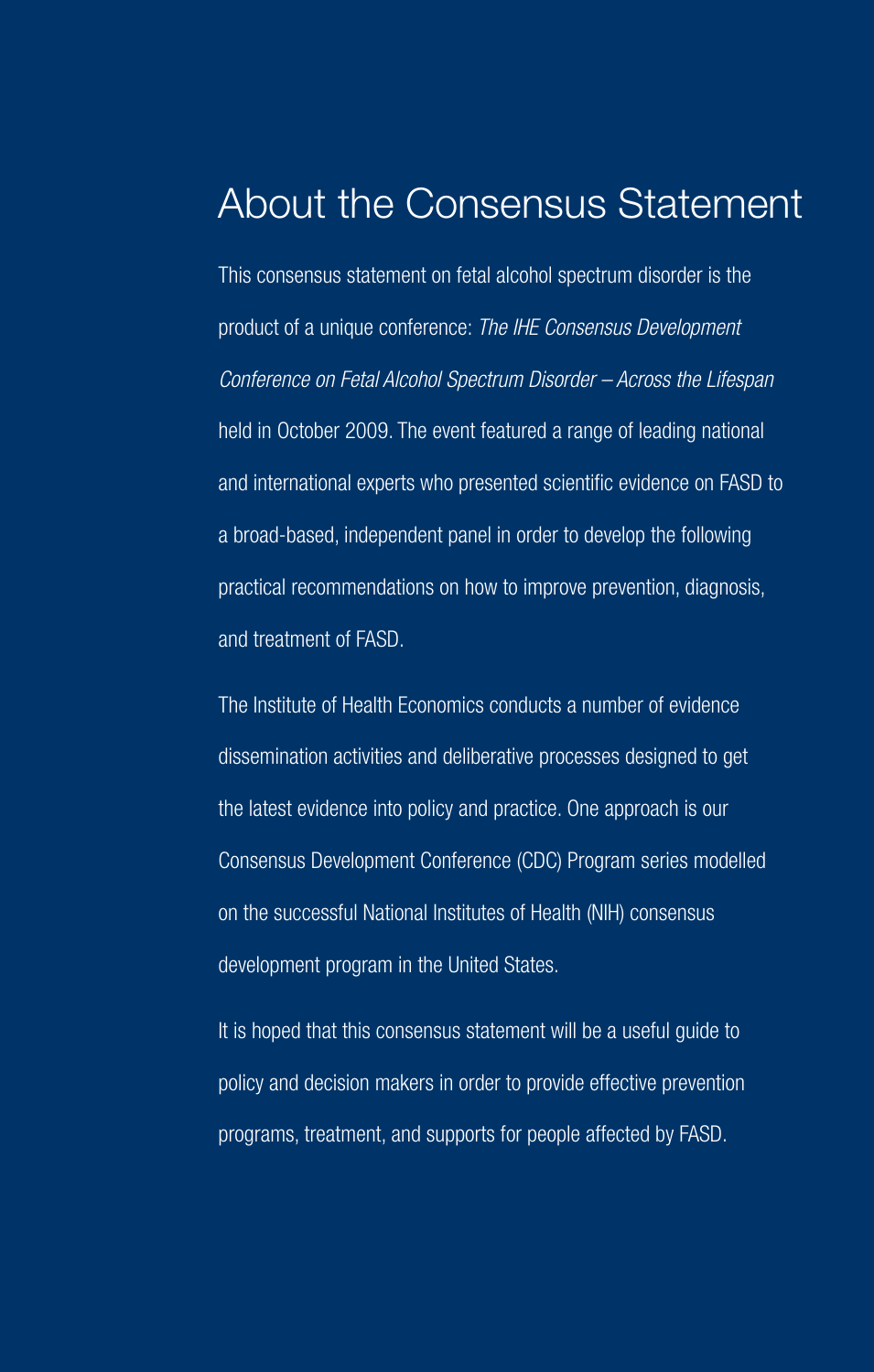## **Process**

This consensus statement was prepared by an independent jury of health professionals, academics, and public representatives based on: 1) relevant published studies assembled by the scientific committee of the consensus development conference; 2) presentations by experts working in areas relevant to the conference questions; 3) information by people who have been touched by FASD; 4) questions and comments from conference attendees during open discussion periods; and 5) closed deliberations by the jury.

The conference was held in the Province of Alberta, Canada. The consensus statement therefore often refers to the situation in Alberta, although data were not only drawn from that area but also from other parts of Canada, the U.S. and internationally.

This statement is an independent report of the jury and is not a policy statement of the conference partners, conference sponsors or the Government of Alberta.

## Conference Questions

The jury used the evidence presented to them at the conference to determine answers – in the form of a consensus statement – to the following questions:

- 1. What is Fetal Alcohol Spectrum Disorder (FASD) and how is it diagnosed?
- 2. Do we know the prevalence and incidence of FASD in different populations, and can the reporting be improved?
- 3. What are the consequences of FASD for individuals, their families and society?
- 4. How can FASD be prevented?
- 5. What policy options could more effectively support individuals with FASD and their families across the lifespan?
- 6. What further research into FASD is needed?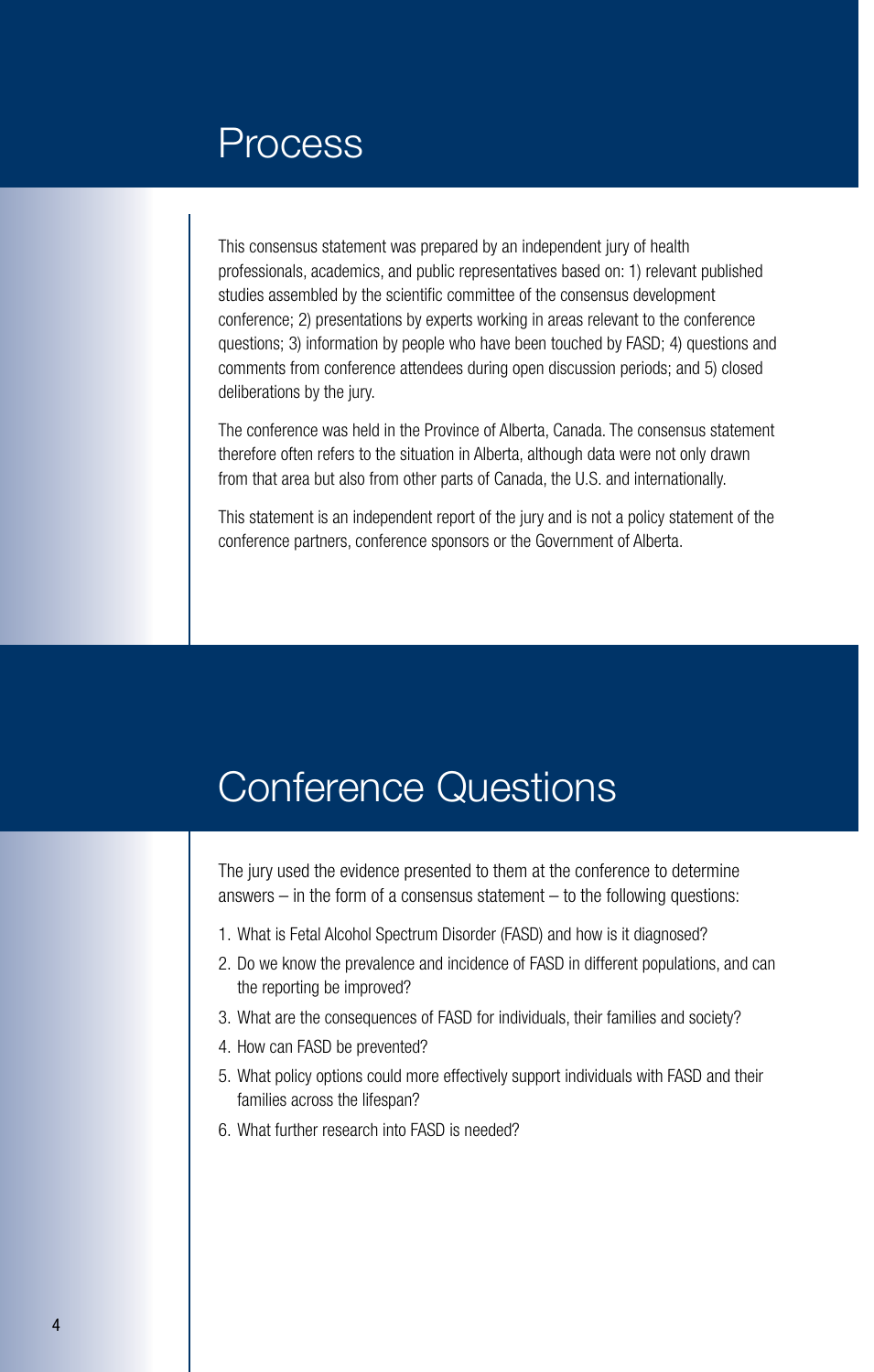## Consensus Statement **Introduction**

Fetal Alcohol Spectrum Disorder (FASD) is an umbrella term used to describe the range of disabilities caused by prenatal exposure to alcohol. It is a significant Canadian health concern and concerted action is required from all levels of government, researchers, communities, families and individuals if we are to deal with it effectively.

Compared to many other areas of study, FASD is relatively new. It was first identified in 1973 when a similar pattern of malformations among infants born to alcohol abusing women was noted. Since then research has been done, knowledge has been gained, and it is time to move forward, building on the good work that has been done by researchers, clinicians and communities across the country.

It would be a simple but short-sighted strategy to say to all women of child-bearing years – "just don't drink alcohol." That would ignore the complexity of the lives of women and their families and the communities in which they live. This is not only a "'women's" issue. It is one for which all of us, women and men, mothers and fathers, families and communities need to take responsibility.

The difficulties for Canadian families living with FASD cannot be overestimated and actions to support them should be comprehensive, integrated and timely. Multidisciplinary assessment and multisectoral responses are necessary.

It is time for a National Agenda integrating research done and lessons learned. The Agenda must increase awareness of FASD and promote the development of effective prevention and treatment programs, as well as family support systems. The time for further action is now.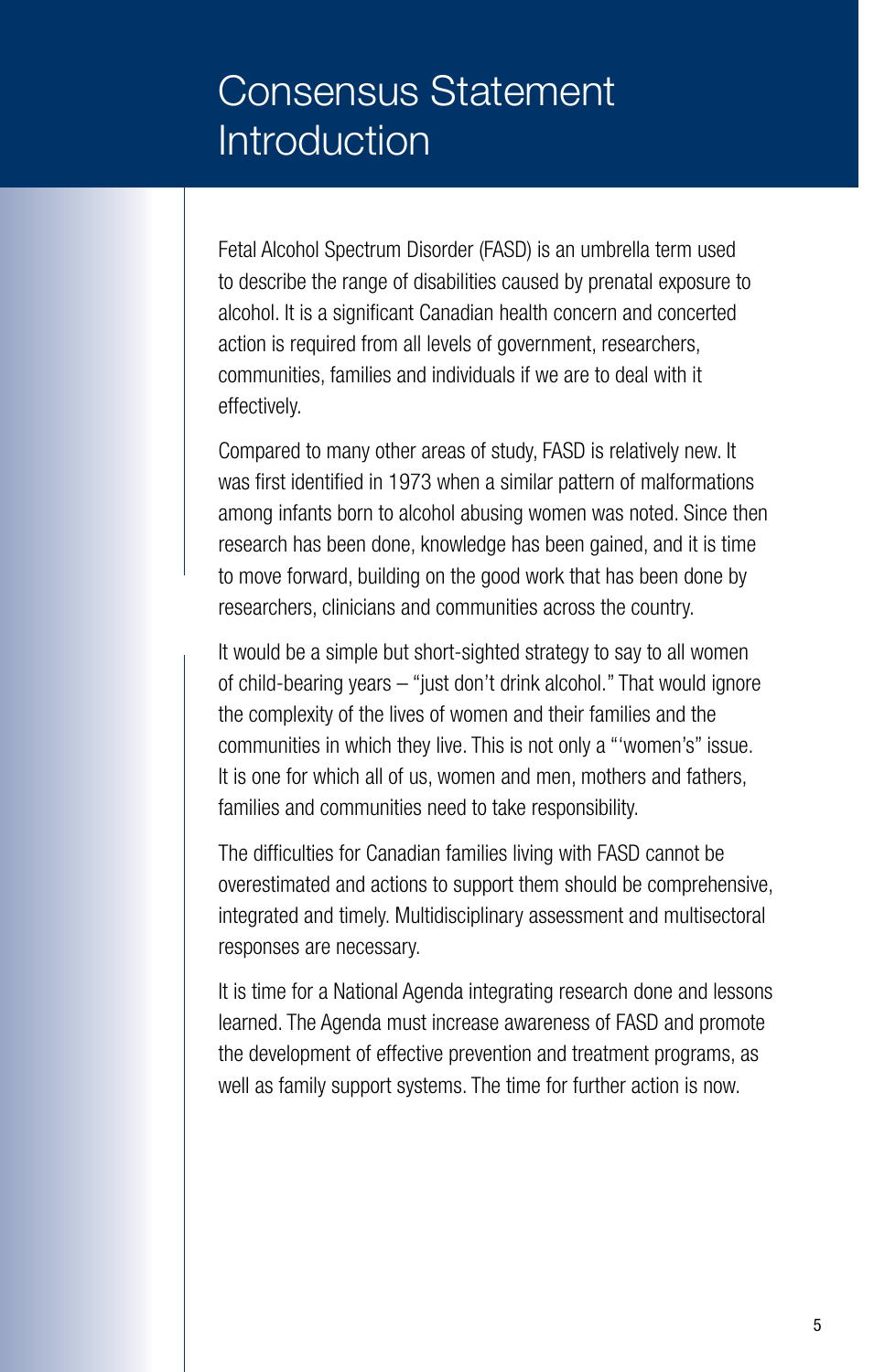### What is FASD?

Fetal Alcohol Spectrum Disorder (FASD) refers to a complex range of brain injuries that can result from prenatal exposure to alcohol (PAE). It is an umbrella term that has evolved over time and is used to denote an array of developmental, physical, learning and behavioural conditions.

The bottom line is that pre-natal exposure to alcohol, in combination with other risk factors, may cause brain injuries, which are expressed in unique and individual ways.

FASD can occur in all segments of society. Poverty, genetics, maternal stress, poor nutrition and other prenatal exposures can influence the severity of FASD. Prenatal exposure to alcohol, while not the sole component contributing to FASD, is a necessary one and therefore FASD is preventable.

## How is it diagnosed?

There are no definitive biological markers for FASD such as a blood test or the use of imaging technology. While there is promising research in a number of areas, there is no definitive or cost effective test yet. National guidelines for diagnosis of FASD were accepted across Canada in 2005 and involve a comprehensive multidisciplinary assessment of brain function. The challenge with diagnosis is not simply to identify brain injury but to assess a person's ability in the exercise of judgment, planning, memory and the ability to cope independently in day to day life.

The National Guidelines for FASD Diagnosis include demonstrated maternal alcohol consumption during pregnancy, physical examination for growth and physical features and neuro-developmental assessment. Early identification and diagnosis can support better interventions and can affect long term outcomes. However, there are shortcomings with respect to the current system and ensuring consistent implementation of the guidelines. There are also administrative challenges, including:

- Limited human and financial resources for neuro-developmental assessment across the country
- Cost in both time and resources
- Lack of training of personnel in conducting assessments

In addition, stigma can create barriers to active participation and accuracy of diagnosis (shame and blame).

- 1. There is a need for national funding for research to develop accurate and cost effective neurobiological and/or functional markers of FASD.
- 2. Comprehensive diagnostic capability needs to be available across the lifespan.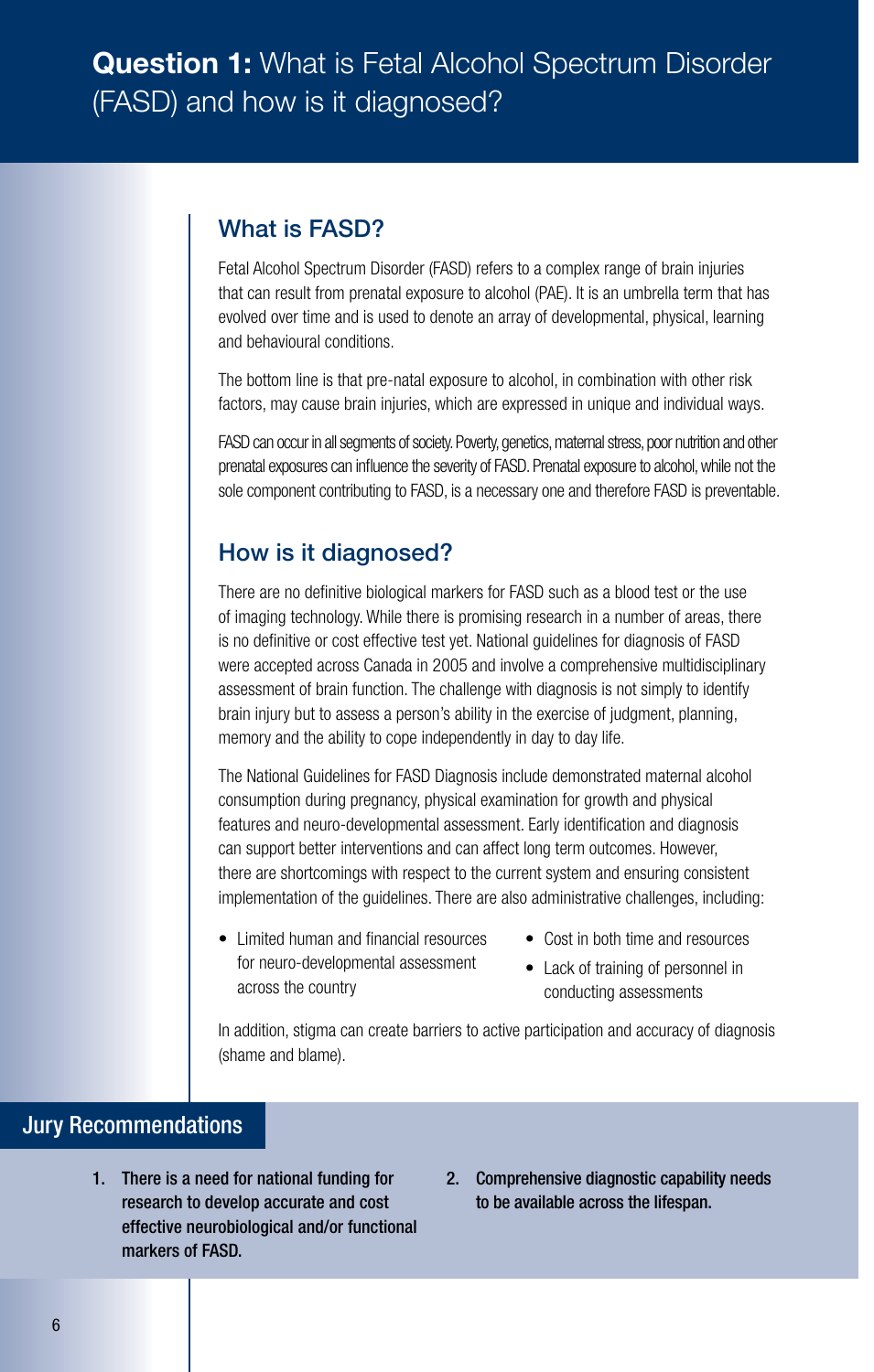**Question 2:** Do we know the prevalence and incidence of FASD in different populations, and can the reporting be improved?

> There is clearly a need for major improvement in the reporting of FASD. The current provincial/territorial and national estimate for FASD in Canada is 9 cases per 1000 infants born. This is based on extrapolation of US data. There is some recent international data gathered from a variety of in-school screening and diagnosis studies which suggests that the overall incidence may be higher. There is Canadian data that indicates greater prevalence in rural communities, foster care systems, juvenile justice systems and Aboriginal populations. The high prevalence of FASD in Aboriginal populations is symptomatic of a historical and multigenerational trauma, associated with events such as the residential school system.

> Getting accurate information is extremely important as the details of regional and local prevalence and incidence are important to target and determine the effectiveness of prevention and intervention efforts.

> Surveillance and screening tools need to be simple, cost effective and accurate before they can be effectively implemented across the country. A starting point is accurate data regarding prenatal exposure to alcohol. There are impediments to the collection of this data, including stigma, reluctance of care providers and limited availability of support services once prenatal exposure has been identified.

- 1. A national surveillance strategy needs to be implemented to assess progress in the prevention and treatment of FASD in Canada. Questions on FASD should be included in the regular Canadian Community Health Survey.
- 2. Registries of non-personalized data for FASD surveillance should be established in each province to increase the capacity for screening, diagnosis, and reporting of FASD nationally. This should build on projects already underway regionally and provincially to increase data collection.
- 3. Reliable methods of early detection of developmental delays and disorders, including FASD, should be introduced into early school years and be available throughout the lifespan.
- 4. A strategy to reduce the stigma associated with a diagnosis of FASD is needed in order to ensure maximum participation in screening, prevention and diagnostic processes.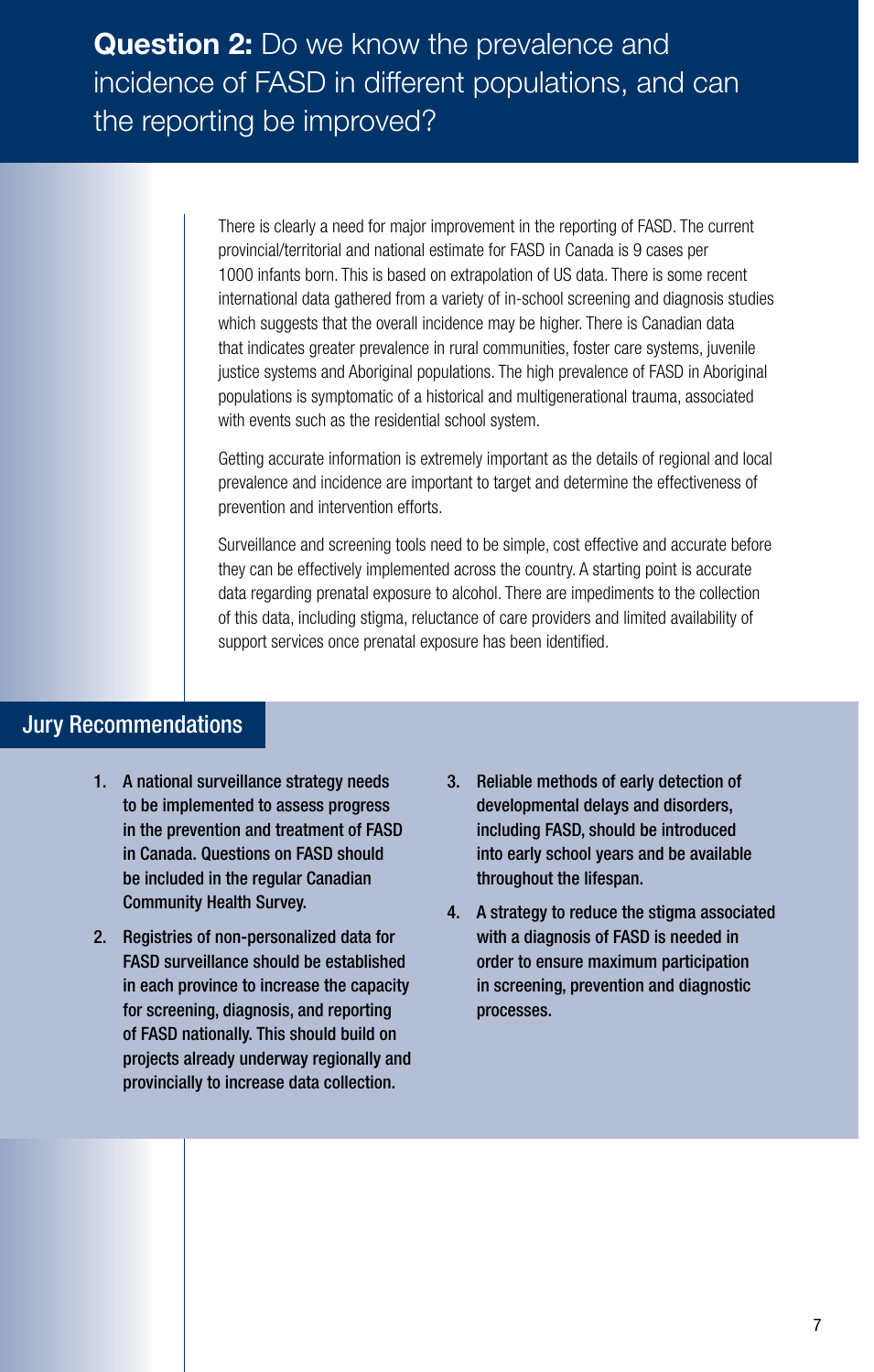The consequences of FASD are widespread, affecting individuals, their families, communities, and society as a whole. FASD is a highly heterogeneous disorder.

Individuals with FASD are most directly affected. FASD, as a brain disorder, is associated with a high incidence of cognitive and behavioral problems. People affected by FASD may have significant difficulties with memory, attention, self care, decision making and social skills as well as mental health disorders, including depression and addiction. They may have problems with organization and planning their activities, difficulty controlling their emotions and completing tasks that would allow them to lead productive lives. FASD is often further complicated by medical issues including a higher rate of heart disease, hearing and vision problems.

FASD has a dramatic impact on families, whether it is the biological, adoptive or foster family. Families must be aware that there will be additional costs in raising a child affected by FASD and this may cause additional family stress. The biological mother is dramatically impacted regardless of whether she is raising the child or not. Guilt can be considerable. When a woman is under stress or depressed, she may continue to drink. Indeed, a major risk factor for having an alcohol affected child is having a previous child affected with FASD.

FASD also affects all other members of the immediate family, including siblings and the extended family. Emotional, financial, and social burdens can be considerable. Indeed, the stress of living with a child affected with FASD may result in family discord or breakup. Adoptive and foster families confront similar issues in dealing with the needs of affected children. Again, proper supports are essential.

One cost that is more difficult to measure is that of lost human potential. The needs of individuals affected by FASD currently generate considerable costs for the social welfare, educational, medical, judicial and correctional systems and significant challenges for communities.

In Alberta, the annual economic cost of FASD is estimated to be between \$130 - \$400 million per year. Of this total educational and medical costs take up 60% (including addictions and drug treatments), additional costs to families account for 20%, and the remaining 20% is for social services, supportive housing, lost productivity costs and other services such as costs to the justice system. In Canada, the cumulative lifelong cost of those currently living with FASD is estimated to be \$600 billion. Clearly, addressing this issue is crucial not only from the perspective of social justice but from the economic perspective as well.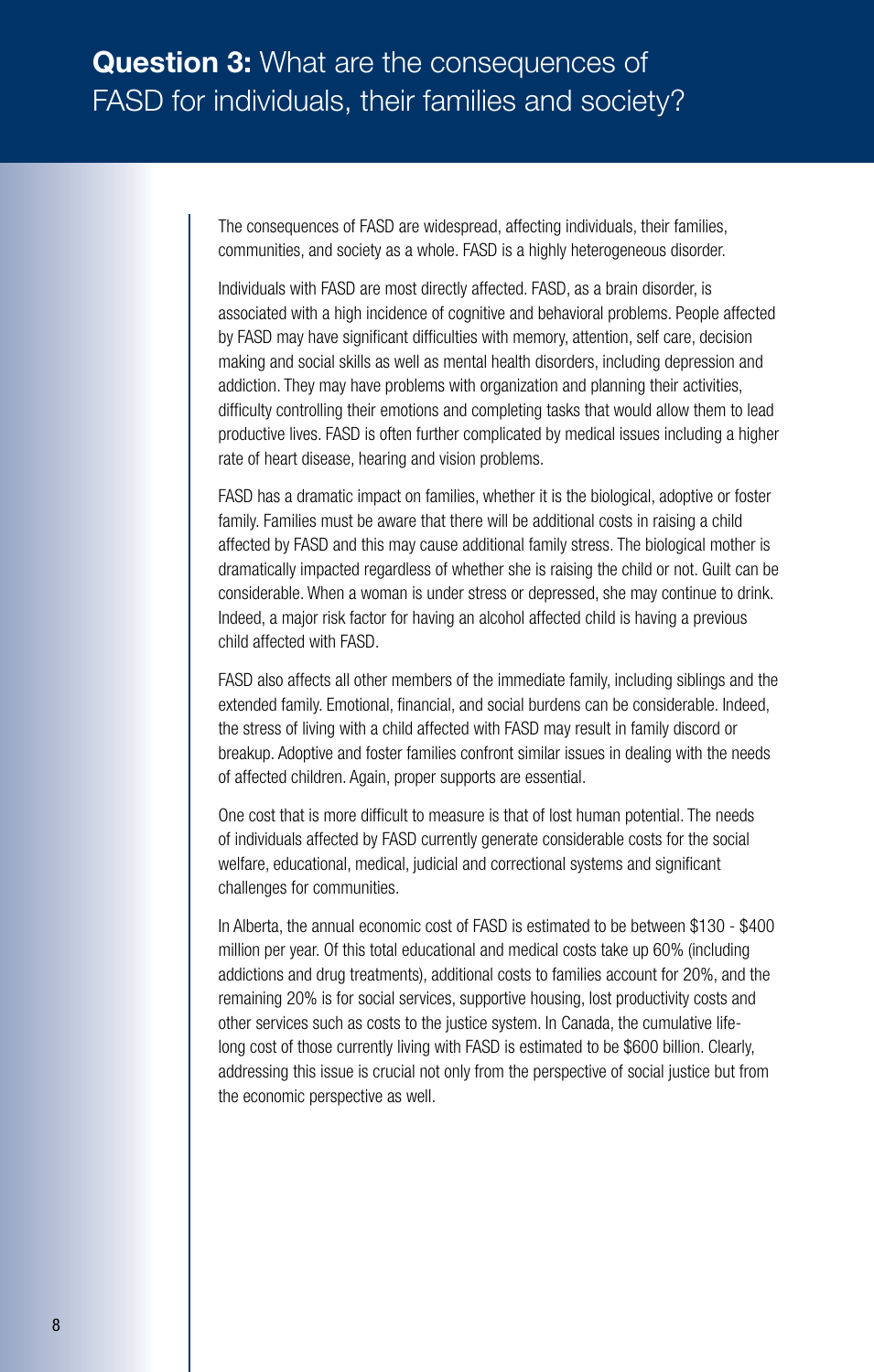- 1. As FASD is a lifelong disability, there should be a commitment by governments to provide seamless and equitable services across the life span.
- 2. Important transitions from child to adult services need to be planned and allow for effective wraparound services which will support individuals and families and communities at each stage of life.
- 3. People affected with FASD will require life-long intersectoral services. Consistent standards between provinces should be established to reduce variations in the funding and provision of these services.
- 4. Adults with FASD will require ongoing life skills and socialization assistance and support.
- 5. For those children who enter the child welfare system there should be improvements to ensure the ability to provide stable foster care. Multiple placements should be avoided wherever possible.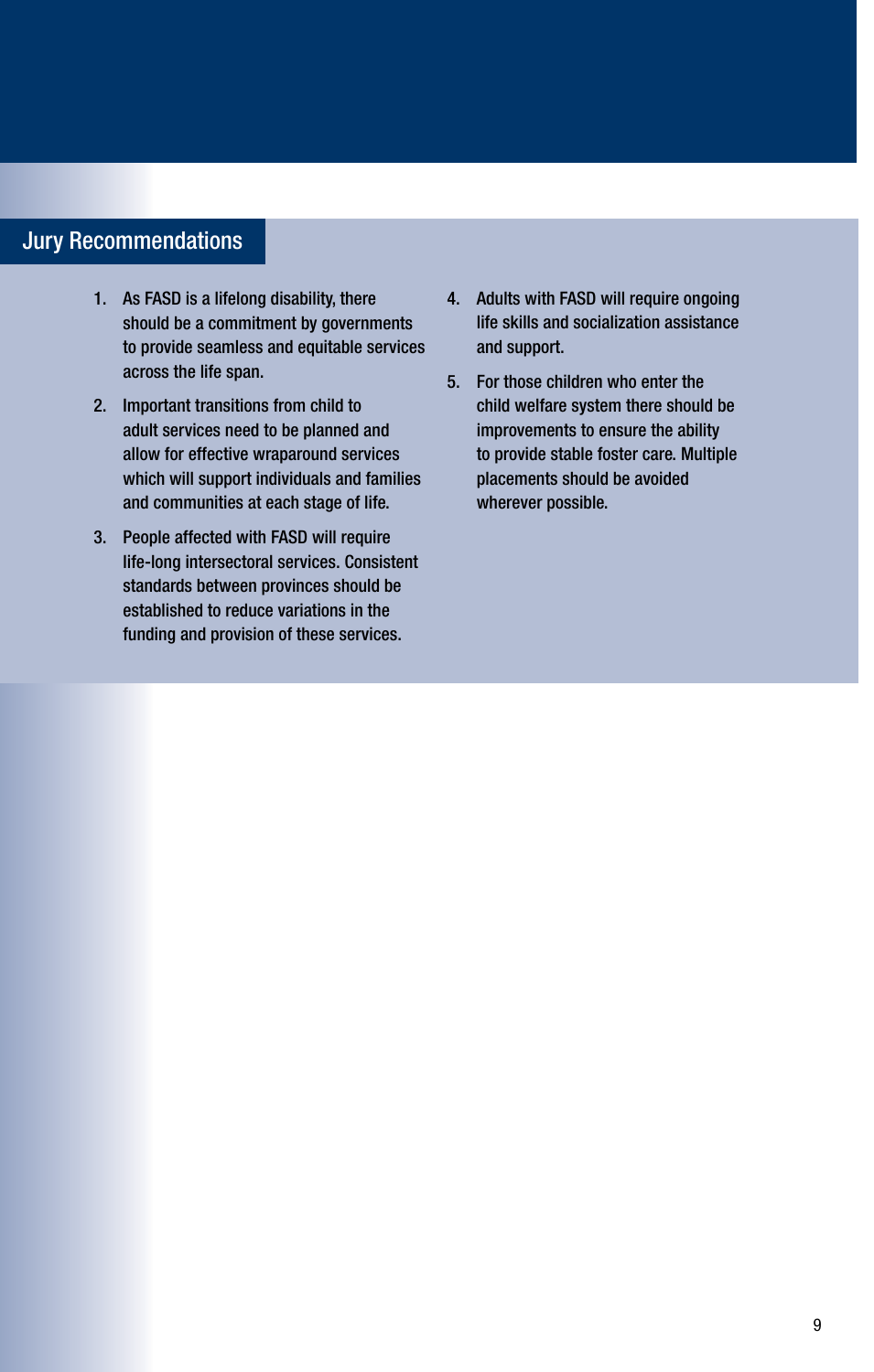FASD prevention requires complex, culturally sensitive, multi-level initiatives that address very specific barriers and opportunities for learning, engagement and supportive change. To successfully prevent FASD, it is critical to involve women, men, their support systems, community advocates, health promotion experts, researchers, health/social system planners and service providers in designing these initiatives.

The Canadian Prevention Framework describes four levels of FASD prevention: 1) raising awareness for the whole population, 2) discussing alcohol use with all girls and women of childbearing age, 3) reaching and providing specialized care and support to girls and women who use alcohol during pregnancy and, 4) supporting new mothers with alcohol problems.

Coordination and integration of prevention strategies must occur at all levels. We must learn from experience and build on and use existing umbrella strategies where available.

"Shame and blame" approaches to FASD prevention result in many missed opportunities to provide women with the timely, appropriate and respectful supports needed to reduce the negative impacts of their alcohol use on their health and that of their children. Systems must be meaningful, effective and compassionate in responding to the challenge of FASD and its prevention.

Because of the negative human and economic impacts of FASD, prevention is a good public investment.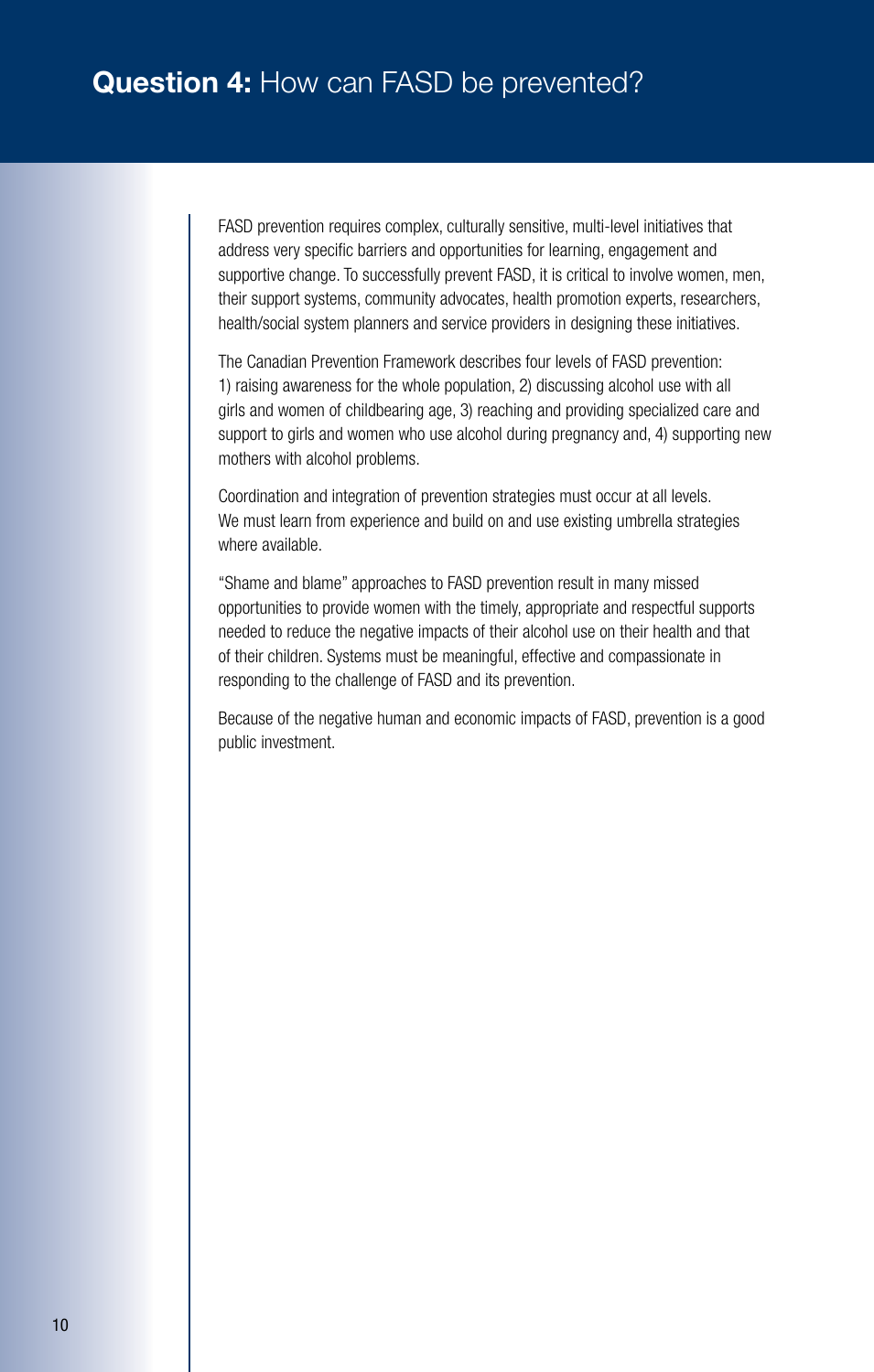- 1. A national primary prevention strategy must include a clear message consistent with Canadian values. This should include education about the effects and risks of alcohol beginning in elementary school and continuing through post-secondary education. It should also include education about birth control.
- 2. Prevention programs should target the Social Determinants of Health.
- 3. Prevention programs should be designed along with evaluation frameworks.
- 4. Prevention efforts should be community driven, culturally appropriate and should honour traditional knowledge. This is especially true in Aboriginal and immigrant communities.
- 5. A high priority should be placed on ensuring that prevention services are provided to women and families at highest risk of having a child with FASD. The Parent-Child Assistance Program (PCAP) has shown great success. Canadian programs based on the PCAP model should be encouraged.
- 6. Governments should require messaging about FASD in pregnancy testing kits and in contraceptive packages.
- 7. The reforms being made in primary care have the potential to improve the relationships required for effective prevention and support. Physicians and other primary health providers should take full advantage of "teachable moments" to discuss pregnancy prevention and the risks of alcohol consumption with their patients/ clients of child bearing age.
- 8. Increase the number of women-centered alcohol treatment programs and beds. Keeping mothers and children together during interventions should be a priority.
- 9. National, provincial and territorial alcohol strategies must address FASD.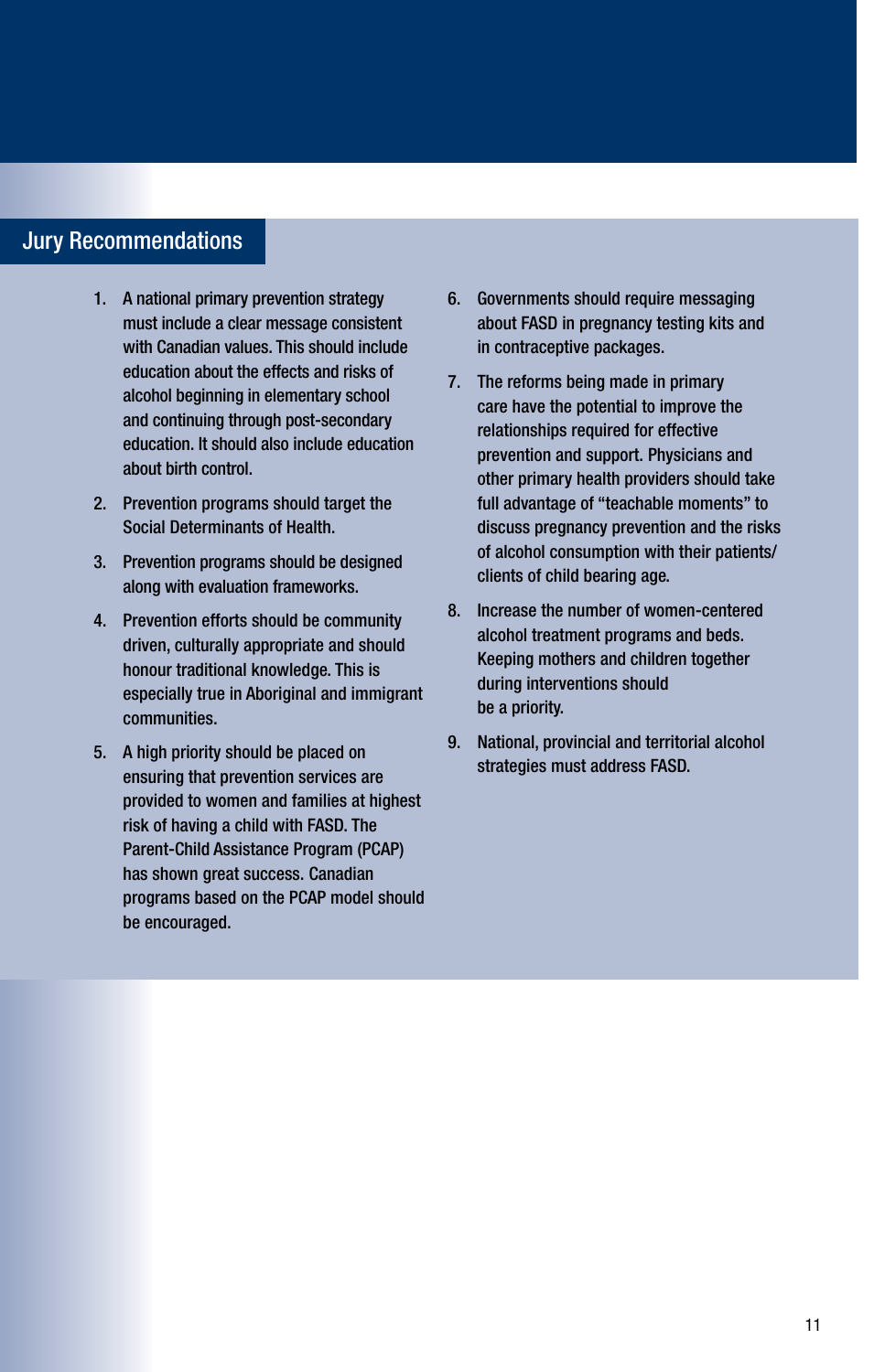Ideally, policies and programs should reflect evidence-based best practices. Unfortunately, such evidence is not yet available as to how best to support individuals affected by FASD and their families across the lifespan. However, there are many examples of promising practices which may well be helpful and cost effective. These programs should be nurtured and shared, within the context of evaluation, so that the findings can inform future service delivery. Such evaluations should ensure the outcomes assessed are linked to functional improvements in the lives of those living with FASD and their families.

The heterogeneity of FASD requires the ability to tailor services to the needs of the individuals and their families, and recognize that these needs may change over time. Arbitrary eligibility criteria such as IQ, chronological age and place of residence (e.g. rural/urban, on/off reserve) are counter-productive and can be unjust. FASD is a lifelong condition and special attention needs to be paid to key points of transition.

Since FASD involves so many sectors, an inter-disciplinary approach is critical. Currently, different approaches may be taken by social services, education, health, the courts and the corrections system. The resulting fragmentation can be frustrating to people affected by FASD and expensive for tax payers. There should be 'no wrong doors' for people affected by FASD who need support; mechanisms need to be in place to ensure such support is seamless. Services should address cumulative risk, both environmental and biological, and not be based on silos of care. Policy and services also need to be culturally sensitive.

Students affected by FASD continue to show low rates of school completion, high rates of suspension, poor academic achievement and limited positive social involvement.

Numerous studies have identified the presence of adult offenders with FASD in Canada's correctional systems. The range and complexity of community re-entry needs of people affected by FASD require interdisciplinary and multisectoral approaches to connect them with services and supports that match their functional capacity. Introducing services while in jail has the ability to increase the effectiveness of connecting released offenders to community resources.

While services and treatments for FASD have unique characteristics, they should be part of a larger system of delivering supports for people with disabilities. The services to individuals and their families should be needs-based. Lessons from effective evidence-based approaches dealing with other developmental disorders should be adopted where appropriate to FASD and vice versa. How best to place FASD programming within the broader framework of services for individuals with developmental and behavioural challenges is a matter of debate.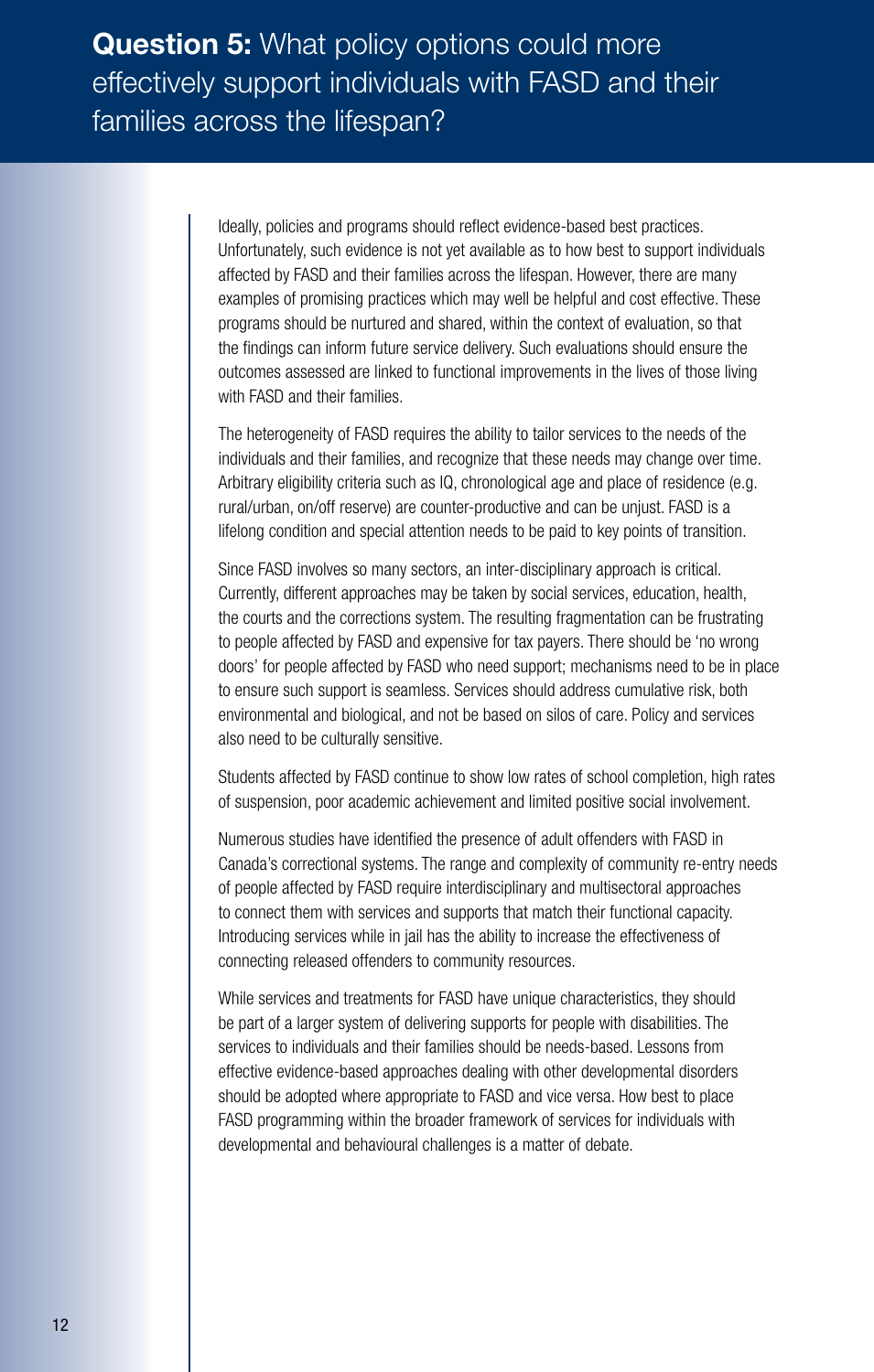## Jury Recommendations

### Lifelong Services

- 1. Services should be (a) based on functional need rather than arbitrary eligibility criteria; (b) lifelong; (c) seamless; (d) individualized; (e) culturally sensitive; and (f) sustainably funded.
- 2. There should be funding for systematic evaluations of programs and sharing of findings to develop best practices.
- 3. Build communities of support for individuals affected by FASD and their families. In particular, encourage mentorship and activity based programs.
- 4. There should be special attention and support for First Nations, Inuit and Métis peoples affected by FASD who have experienced societal breakdown due to historical and multigenerational trauma.

#### Diagnosis/Assessment

- 1. There must be equitable and timely access to diagnosis for individuals with suspected FASD, including appropriate communication of findings with the individual, family and other service providers.
- 2. Functional reassessments should be undertaken as needed.
- 3. Amend the Criminal Code to allow for Court-ordered assessments, including FASD.

### Education and Training

- 1. Educational instruction and materials should be provided to promote awareness, understanding and knowledge of best practices for those who are or will be working with people affected by FASD.
- 2. An individualized educational plan needs to be developed focusing on skill development, inclusion, participation and recognition of existing strengths, to facilitate becoming a contributing member of society.

#### Legal

- 1. Improve outcomes and reduce costs to the legal system by utilizing an alternative measures program for adults affected by FASD charged with non-violent first offences. Take into account a FASD diagnosis on subsequent non-violent offences when sentencing.
- 2. Improve outcomes and reduce cost to the youth justice system by utilizing an alternative measures program for all young offenders affected by FASD charged with non-violent offences.
- 3. Pre-release and post release programs for individuals need to be established.
- 4. Enhance the correctional environments to respond to the special needs of persons affected by FASD to protect them from exploitation and abuse.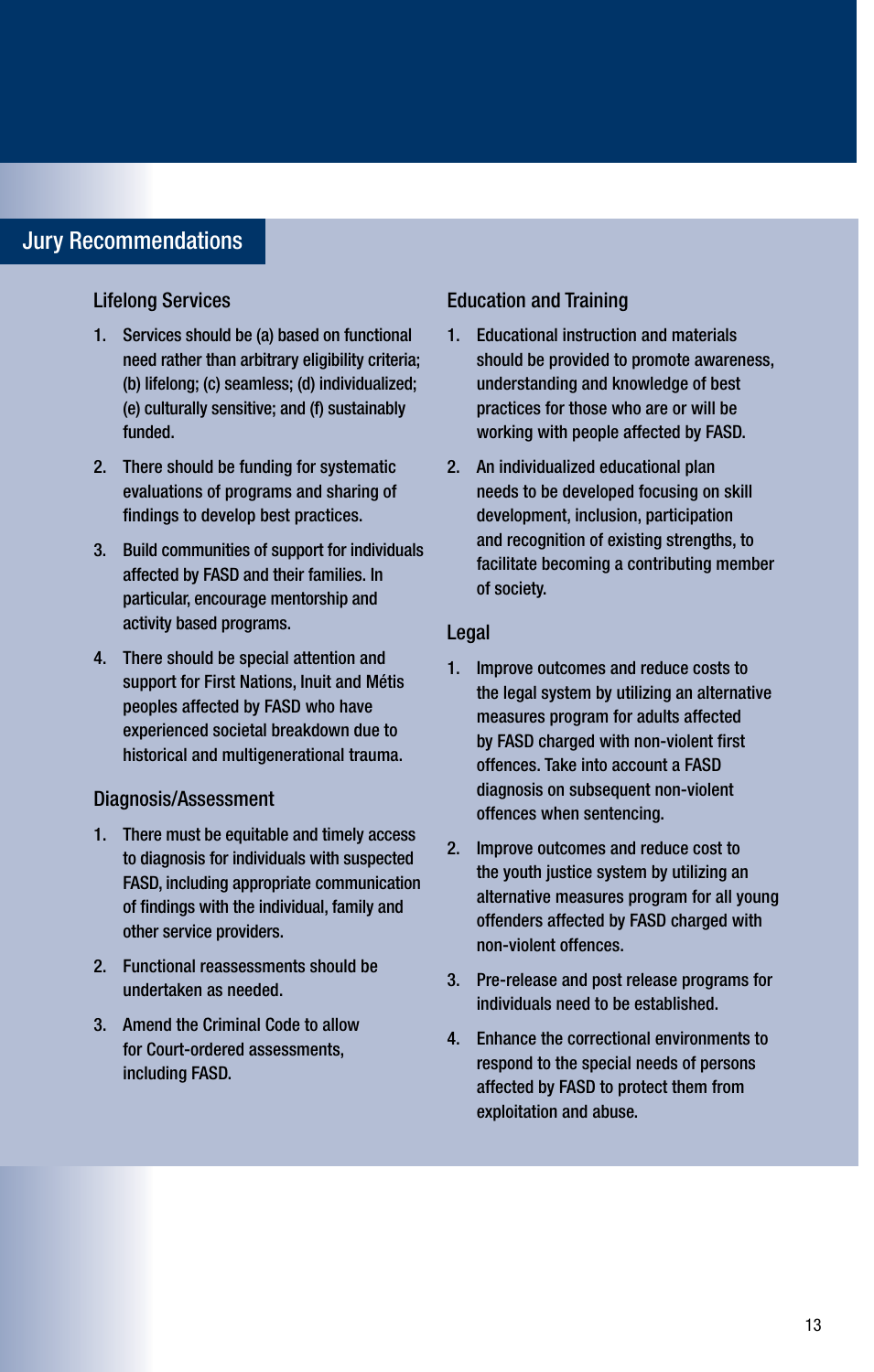We still do not understand all of the basic mechanisms that create the spectrum of severity within FASD. Effects of exposure are highly variable. For example, the spectrum lies on a continuum from still birth to children with subtle learning and behavioural problems. Nor do we know enough about the factors that may magnify or reduce the risk from prenatal exposure.

What we do know is that research more than pays for itself. It reduces costs by more effective prevention, intervention and treatment of FASD.

Current FASD research activities across Canada remain fragmented and underfunded. This leads to risk of omission or duplication of effort. There remain significant gaps in our knowledge, including outcomes across the life span and for special populations. Research is still in its infancy for corrections, justice and social services and is not comprehensive with respect to rates, outcomes, costs and co-occurring conditions. We continue to incarcerate the disabled!

We need new approaches to research to reflect current realities. We must embed research into service delivery. Research must include all levels of evidence including traditional knowledge. Rigorous and culturally appropriate research should include both quantitative and qualitative methodologies. Involvement and participation of the community in research is essential.

We need to support the ongoing development of interdisciplinary, integrated research networks that include health, education, social services, corrections and communities. Active population-based monitoring must be in keeping with ethical and privacy standards.

Research must include basic as well as translational studies which are relevant to the lived experiences of persons affected by FASD. It needs to encompass issues in diagnosis, interventions, and all levels of prevention. Such research must be culturally appropriate, and address the needs of the individual, family, community and the nation.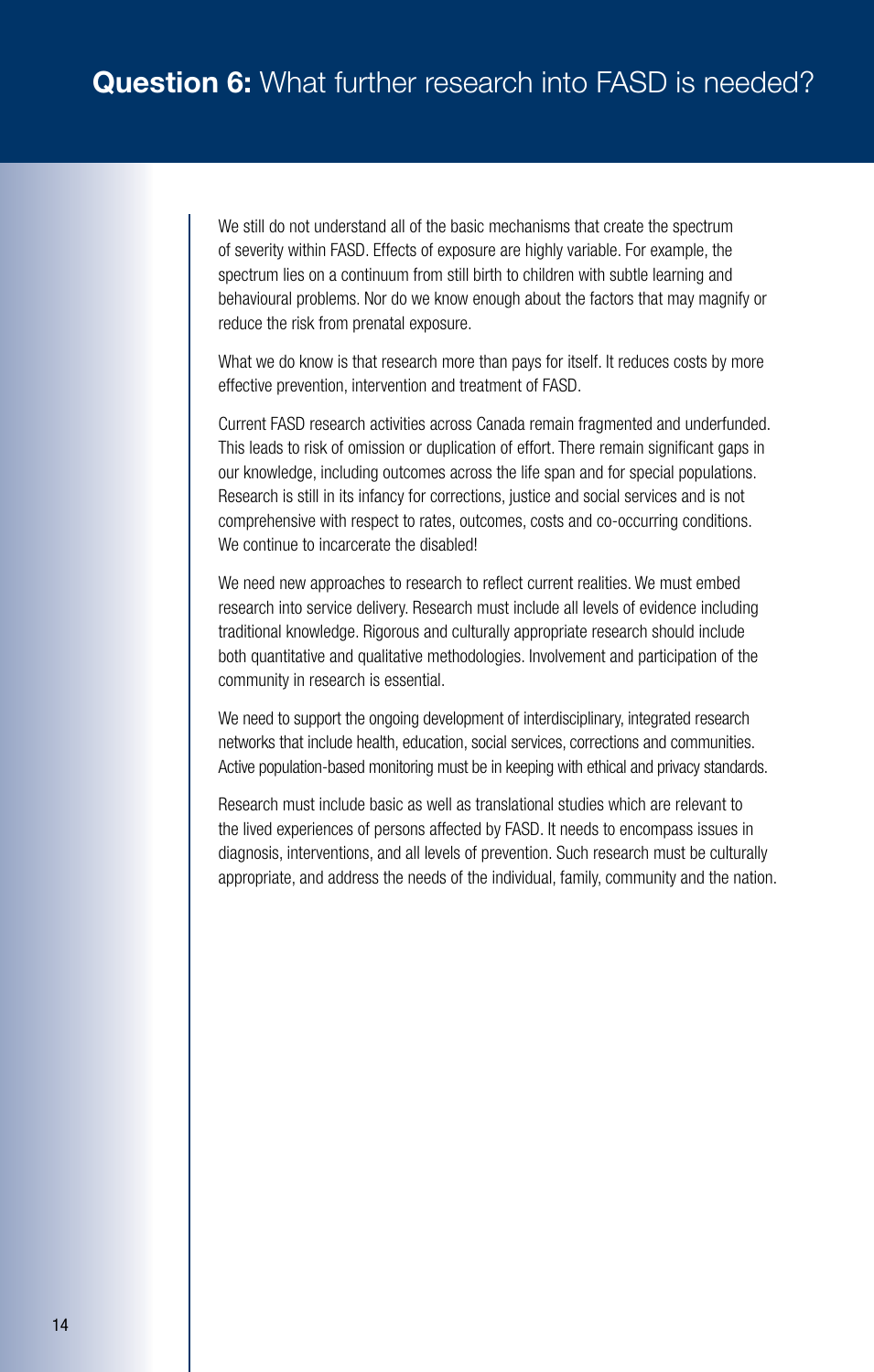- 1. More translational research from basic science to the human experience, such as the beneficial effects of nutrition.
- 2. More research on prenatal alcohol exposure on brain structure and function with the aim of improving interventions and outcomes.
- 3. More reliable indicators, biological and/or behavioural, of maternal alcohol consumption during pregnancy are needed.
- 4. Ongoing research for the development of better screening and surveillance tools, specific and sensitive to prenatal alcohol exposure. These should be adaptable, culturally appropriate and lead to accurate referrals for diagnosis and supports.
- 5. Encourage uniform approaches to recording clinical findings found during FASD assessments by using standardized forms and definitions.
- 6. Support intersectoral research with education, health and social services.
- 7. More research between corrections, justice and social services to identify rates, outcomes, costs and co-occurring conditions.
- 8. Initiate research into the role of parents, including fathers.
- 9. Embed research and evaluation into programs and services to allow for self correction and continuous improvement.
- 10. Promote research on interventions based on social determinants of health that could modify the incidence and severity of FASD.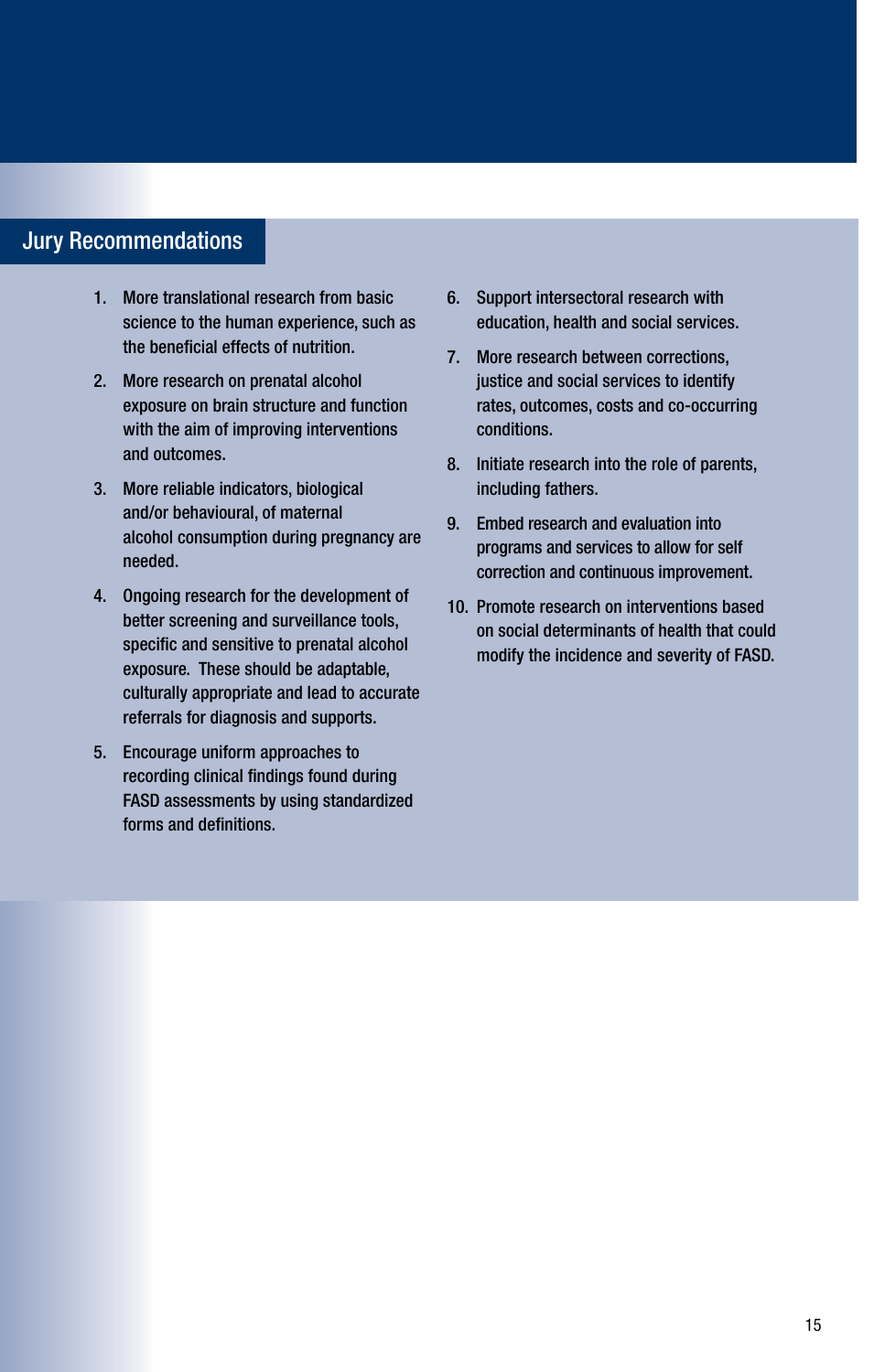## **Conclusion**

We, the jury, believe that comprehensive and life-long services for people affected by FASD can and must be improved. Ongoing prevention efforts must be expanded.

Fetal Alcohol Spectrum Disorder is a complex issue. It has profound short and longterm consequences – for individuals, families and communities. A multidisciplinary and multisectoral approach is needed if we are to improve the lives of those living with and affected by FASD.

To be successful - we need to be informed as much as possible by research and evidence but, at the end of the day, we must remember we are dealing with individual persons and families. We must respond with compassion for the challenges they face and respect for the unique capabilities they bring.

Government ministries and health systems owe it to everyone to fund and develop programs and explore new ways to help families, researchers and service providers to address this important issue. It is just. It makes sense. It is an investment in our future.

We, the jury, believe a National Agenda to address FASD and its prevention is necessary and are pleased that Alberta is a leader in those efforts.

## Jury Members

#### Chair: The Honourable Anne

McLellan, Alberta Institute for American Studies, University of Alberta; Academic Director and Distinguished Scholar in Residence, Institute for United States Policy Studies; LL.M, King's College, University of London

Judith Bossé, Associate Assistant Deputy Minister, Public Health Agency of Canada

Jennifer Coppens, Medical Student, University of Alberta

Raisa Deber, Professor, Department of Health Policy, Management and Evaluation, Faculty of Medicine, University of Toronto; Director, CIHR Team in Community Care and Health Human Resources

David Elton, President, Norlien Foundation and Max Bell Foundation

Mark Hattori, Acting Assistant Deputy Minister, Program Quality and Standards, Alberta Children and Youth Services

James Hees, Reporter, CBC Radio Edmonton

Malcolm King, Professor, Department of Medicine, University of Alberta; Scientific Director, CIHR Institute of Aboriginal Peoples' Health

Christine Loock, Professor, Department of Pediatrics, Faculty of Medicine, University of British Columbia, Developmental Pediatrician, Children's and Women's Centre of British Columbia

Rebecca Martell, Clinical Associate, Faculty of Rehabilitation Medicine, Occupational Performance Analysis Unit (OPALI), University of Alberta

Edward Riley, Distinguished Professor, Psychology; Director, Center for Behavioral Teratology, San Diego State University

Marguerite Trussler, Chairperson, Alberta Liquor and Gaming Commission

#### Lee Ann (Weaver) Tyrrell,

Project Manager, (Initial) Alberta/ Prairie Province FASD Strategy, (First) Director, Yellowhead Tribal Services Agency, Retired.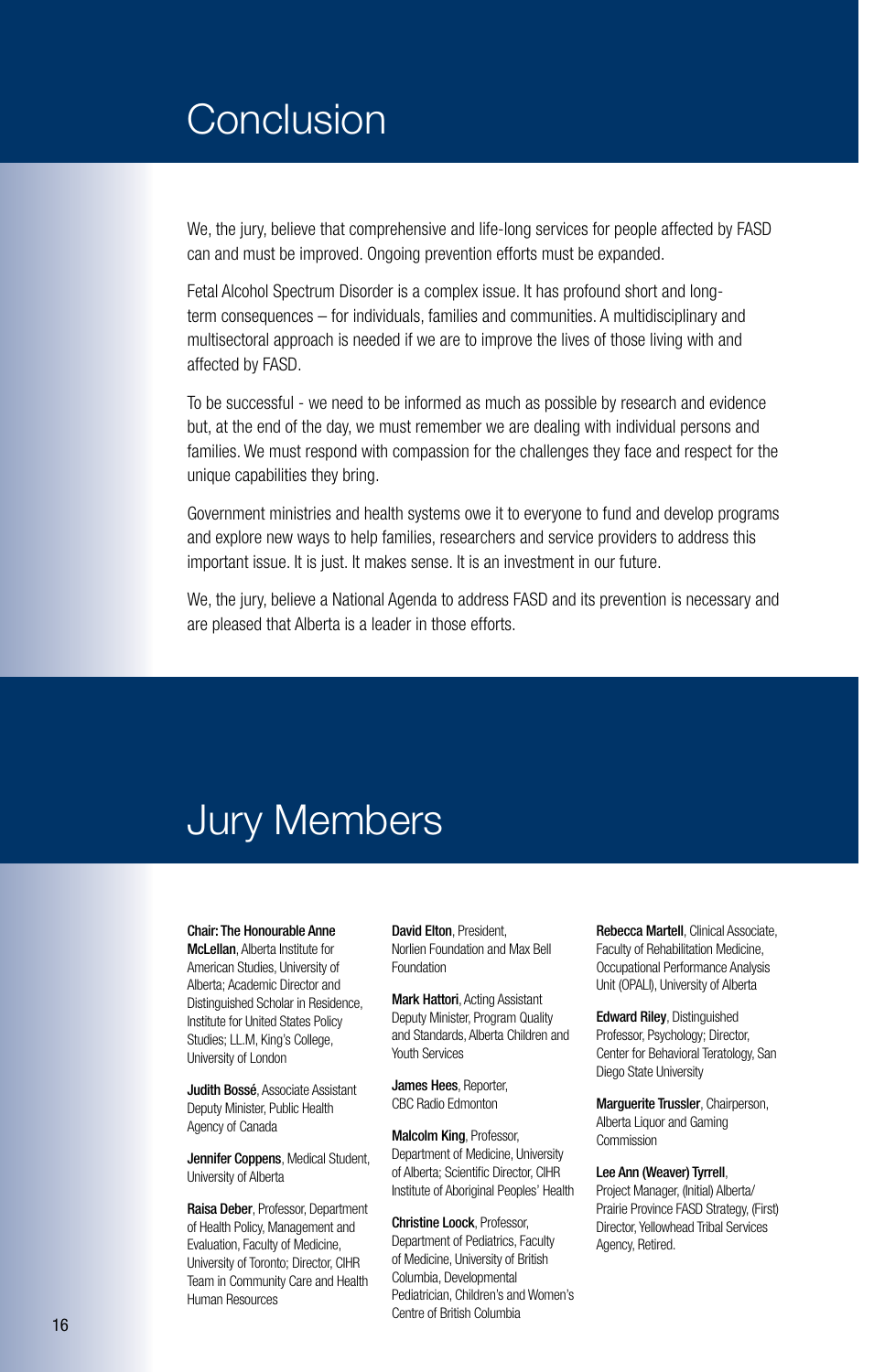## Conference Speakers and Topics

### **What is Fetal Alcohol Spectrum Disorder (FASD) and how is it diagnosed?**

#### Overview of FASD

Gail Andrew, Member, Board of Directors, Canada Northwest FASD Research Network; Medical Site Lead – Pediatrics, Medical Director – FASD Clinical Services and Pediatric Consultant, Pediatric Programs, Glenrose Rehabilitation **Hospital** 

#### A personal perspective

Myles Himmelreich, Director of Programming, Canadian FASD Foundation

### **Do we know the prevalence and incidence of FASD in difference populations, and can the reporting be improved?**

#### Prevalence and incidence in Alberta and Canada

Suzanne Tough, Scientific Director, Alberta Centre for Child, Family and Community Research

#### Prevalence and incidence internationally

Philip May, Professor of Sociology and Family and Community Medicine, University of New Mexico; Senior Research Scientist, Center on Alcoholism Substance Abuse, and Addictions (CASAA)

#### Extent and impact on child development

Ben Gibbard, Developmental Pediatrician, Alberta Children's Hospital; Assistant Professor, Department of Pediatrics, Faculty of Medicine, University of Calgary

#### Prevalence of FAS in Foster Care

**Susan Astley, Professor** of Epidemiology/Pediatrics, University of Washington; Director, Washington State Fetal Alcohol Syndrome Diagnostic and Prevention Network

#### Genetic pre-disposing factors

**Albert Chudley, Medical Director,** Winnipeg Regional Health Authority Program in Genetics and Metabolism; Professor, Department of Pediatrics, University of Manitoba

#### Direct and indirect mechanisms for alcohol damage to the brain

Joanne Weinberg, Professor and Distinguished University Scholar and Acting Department Head, Cellular and Physiological Sciences, University of British Columbia

### **What are the consequences of FASD for individuals, their families and society?**

#### Economic Implications for individuals and families

**Philip Jacobs, Professor,** 

Gastroenterology Division, Department of Medicine, University of Alberta; Director of Research Collaborations, Institute of Health Economics

#### Consequences on the community

Mary Berube, Director, Intergovernmental Initiatives, Ministry Support Services Division, Alberta Children and Youth Services

#### Impact on system usage within foster care

Linda Burnside, Executive Director, Disability Programs, Manitoba Family Services and Housing

#### Co-morbidities with mental health for an individual with FASD

Dan Dubovsky, FASD Specialist for the Substance Abuse and Mental Health Services Administration (SAMHSA), FASD Center for Excellence Efficacy of neurobehavioral construct: interventions for children and adolescents with Fetal Alcohol Spectrum (FASD)

Diane Malbin, Executive Director, Fetal Alcohol Syndrome Consultation, Education and Training Services Inv. (FASCET)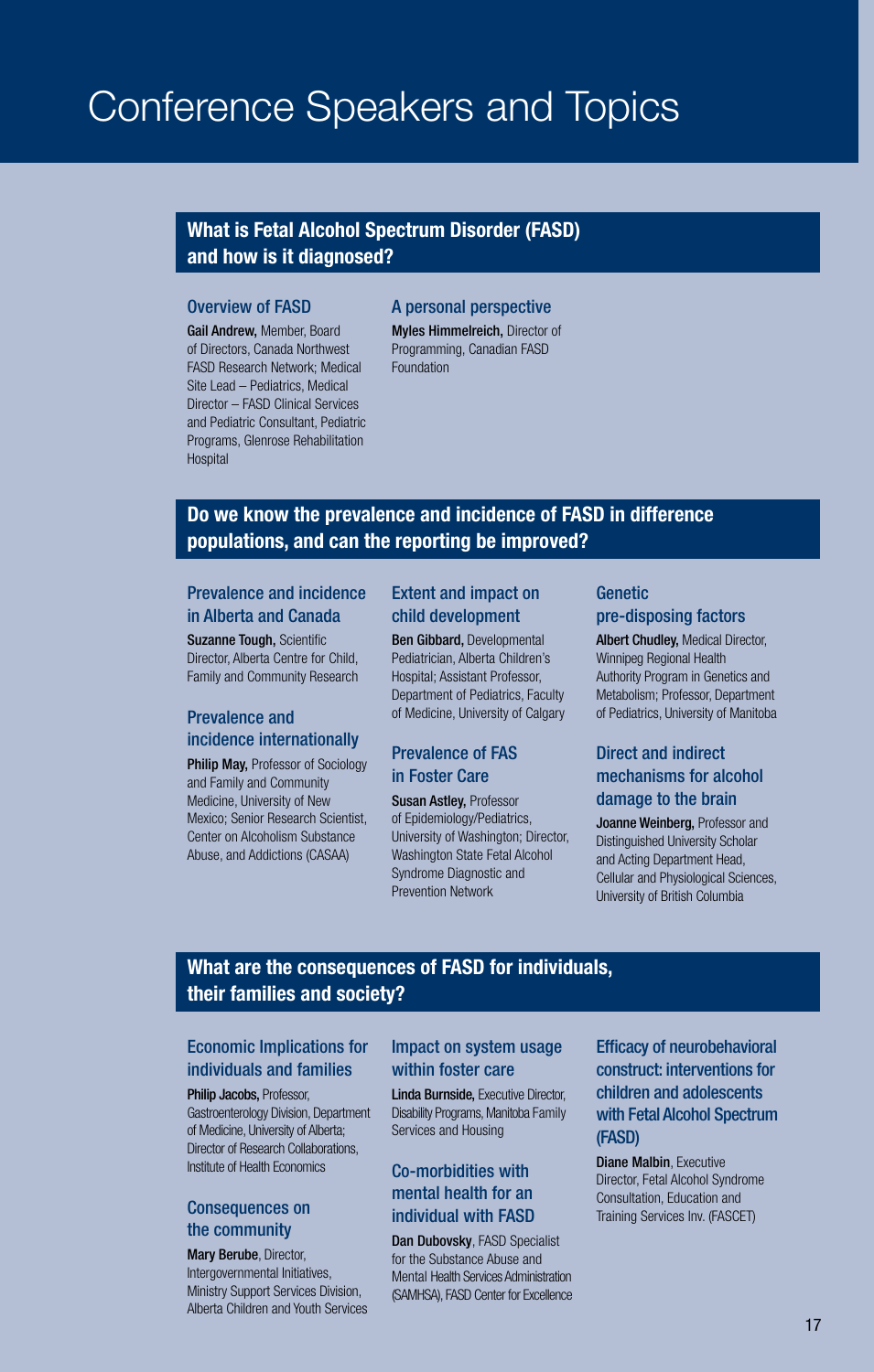#### **How can FASD be prevented?**

#### Pre-conception initiatives

Lola Baydala, Associate Professor of Pediatrics, University of Alberta; Misericordia Community Hospital

#### Inventory of primary prevention campaigns

Robin Thurmeier, FASD Resources Researcher, Saskatchewan Prevention Institute

#### Primary care physician perspective

June Bergman, Associate Professor, Department of Family Medicine, Faculty of Medicine and Dentistry, University of Calgary

#### Mentoring programs for at-risk mothers

Nancy Whitney, Clinical Director, King County Parent-Child Assistance Program, University of **Washington** 

#### Addressing FASD as a women's health issue

Amy Salmon, Managing Director, Canada Northwest FASD Research Network; Clinical Assistant Professor, School of Population and Public Health, Faculty of Medicine, University of British Columbia

#### Prevention of FASD: A broader strategy in women's health

Nancy Poole, Research Associate, British Columbia Centre of Excellence for Women's Health; Research Consultant, Women and Substance Use Issues, British Columbia Women's Hospital

### **What policy options could more effectively support individuals with FASD and their families across the lifespan?**

#### Educational system, parental, and community support

Frank Oberklaid, Director, Centre for Community Child Health, Royal Children's Hospital and Professor Pediatrics, University of Melbourne

#### Shifting responsibility from the individual to communities of care

Audrey McFarlane, Executive Director, Lakeland Centre for Fetal Alcohol Spectrum Disorder

#### Education policy directions for supporting children and youth with FASD and their families

Elizabeth Bredberg, Director, Society of the Advancement of Excellence in Education

#### Development of life skills: education, parenting, and family mentoring

Claire Coles, Professor, Department of Psychiatry and Behavioral Sciences and Pediatrics, Emory University School of Medicine; Director, Fetal Alcohol and Drug Exposure Clinic, Marcus Autism Center, Children's Health Care of Atlanta

#### Life stages and transitions

Brenda Bennett, Executive Director, FASD Life's Journey Inc.

#### Social services and corrections

Sharon Brintnell, Professor, Department of Occupational Therapy, and Director,

Occupational Performance Analysis Unity, Faculty of Rehabilitation Medicine, University of Alberta

#### Treatment for FASD

John McLennan, Assistant Professor, Departments of Community Health Sciences, Psychiatry, and Paediatrics, University of Calgary

#### Justice issues

Mary Kate Harvie, Associate Chief Judge, Provincial Court of Manitoba

#### Policy development and FASD

Dorothy Badry, Assistant Professor, Faculty of Social Work, University of Calgary

#### **What further research into FASD is needed?**

#### Health and social policy

Sterling Clarren, CEO and Scientific Director, Canada Northwest FASD Research Network; Clinical Professor, Pediatrics, School of Medicine, University of Washington, Clinical Professor, Pediatrics, Faculty of Medicine, University of British Columbia

#### Focusing research efforts...where?

Sara Jo Nixon, President, Research Society of Alcoholism Fellow, Divisions 28 and 50, American Psychological Society, Professor and Chief, Division of Addictions Research and Director, Neurocognitive Laboratory, Dept. of Psychiatry College of Medicine, University of Florida

#### Child health and well-being

**Bruce Perry, Senior Fellow,** The ChildTrauma Academy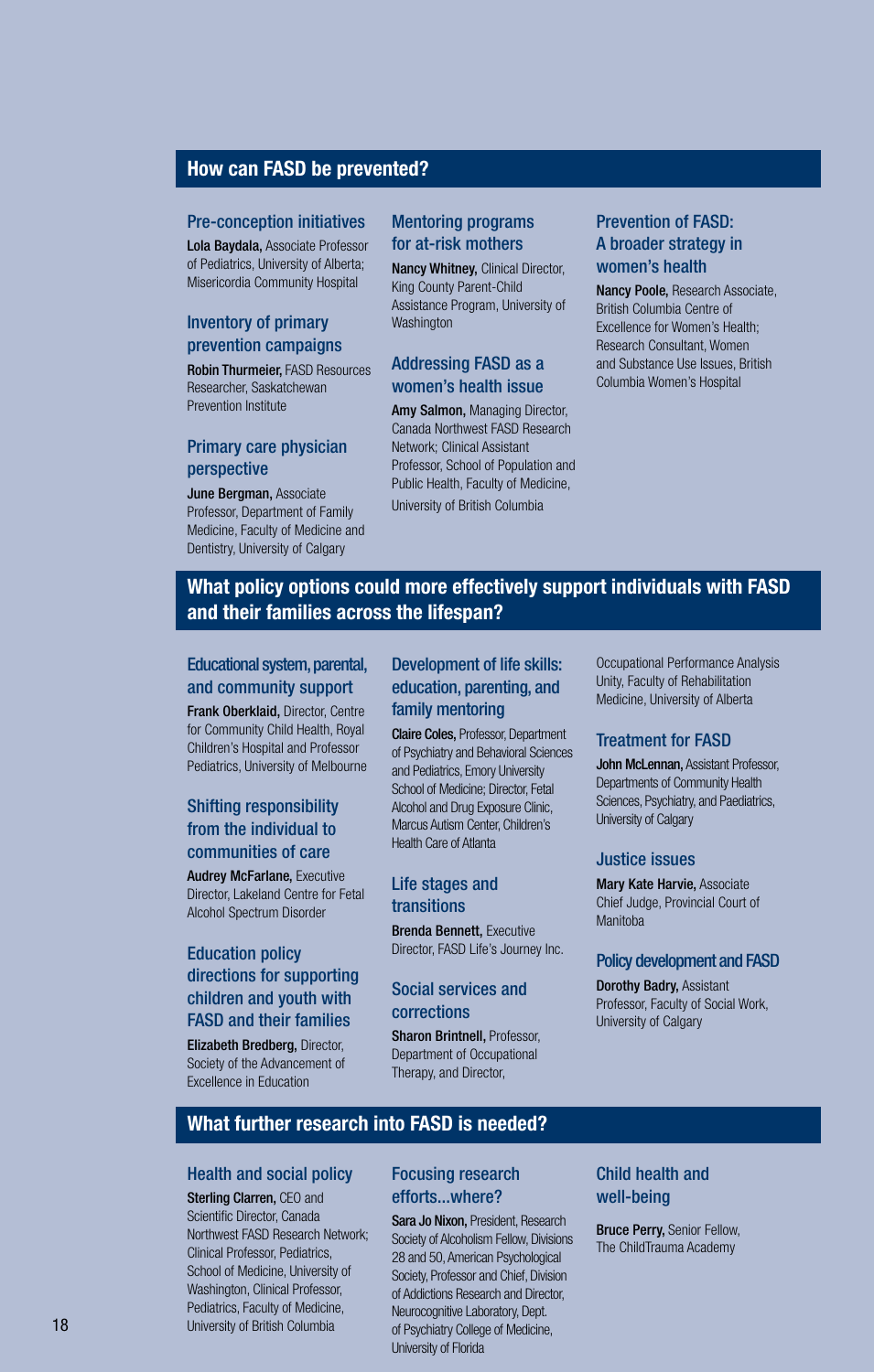## Planning Committee

Egon Jonsson, Executive Director and CEO, Institute of Health Economics

Amanda Amyotte, Project Officer, Alberta Children and Youth Services

Mary Berube, Director, Intergovernmental Initiatives, Ministry Support Services Division, Alberta Children and Youth Services

Laurie Beverley, Executive Director, Community Treatments and Supports, Alberta Health Services

Jewel Buksa, President, BUKSA Conference Management and Program Development

Corine Frick, Program Director, Alberta Perinatal Health Program Tara Hanson, Director of Operations, Alberta Centre for Child, Family and Community Research

Braden Hirsch, Acting Director, Community Partnerships, Alberta Seniors and Community Supports

Marty Landrie, Interim Executive Director, Poundmaker's Lodge

Rhonda Lothammer, Communications Manager, Institute of Health Economics

Thanh Nguyen, Health Economist, Institute of Health Economics

Julie Peacock, Director, Primary Care, Children and Youth Interventions, Alberta Health Services – Addiction and Mental Health

Nancy Reynolds, President and Chief Executive Officer, Alberta Centre for Child, Family and Community Research

Kesa Shikaze, Project Manager, Healthy Living, Alberta Health and **Wellness** 

Rob Skrypnek, Sumera Management Consulting

John Sproule, Senior Policy Director, Institute of Health **Economics** 

Melissa Waltner, Executive Assistant, Institute of Health **Economics** 

## Scientific Committee

Gail Andrew, Member, Board of Directors, Canada Northwest FASD Research Network; Medical Site Lead – Pediatrics, Medical Director – FASD Clinical Services, and Pediatric Consultant, Pediatric Programs, Glenrose Rehabilitation Hospital

June Bergman, Associate Professor, Department of Family Medicine, Faculty of Medicine and Dentistry, University of Calgary

Sterling Clarren, Chief Executive Officer and Scientific Director, Canada Northwest FASD Research Network, Clinical Professor, Pediatrics, School of Medicine, University of Washington, Clinical Professor, Pediatrics, Faculty of Medicine, University of British Columbia

Corine Frick, Program Director, Alberta Perinatal Health Program

Denise Milne, Senior Manager, FASD Initiatives/ Children's Mental Health, Alberta Children and Youth Services

Hannah Pazderka, Director of Research, CASA Child, Adolescent and Family Mental Health

Nancy Reynolds, President and Chief Executive Officer, Alberta Centre for Child, Family and Community Research

John Sproule, Senior Policy Director, Institute of Health **Economics** 

Bonnie Stonehouse, Coordinator, Program Development for Persons with Disabilities, Alberta Seniors and Community Supports

Melissa Waltner, Executive Assistant, Institute of Health **Economics**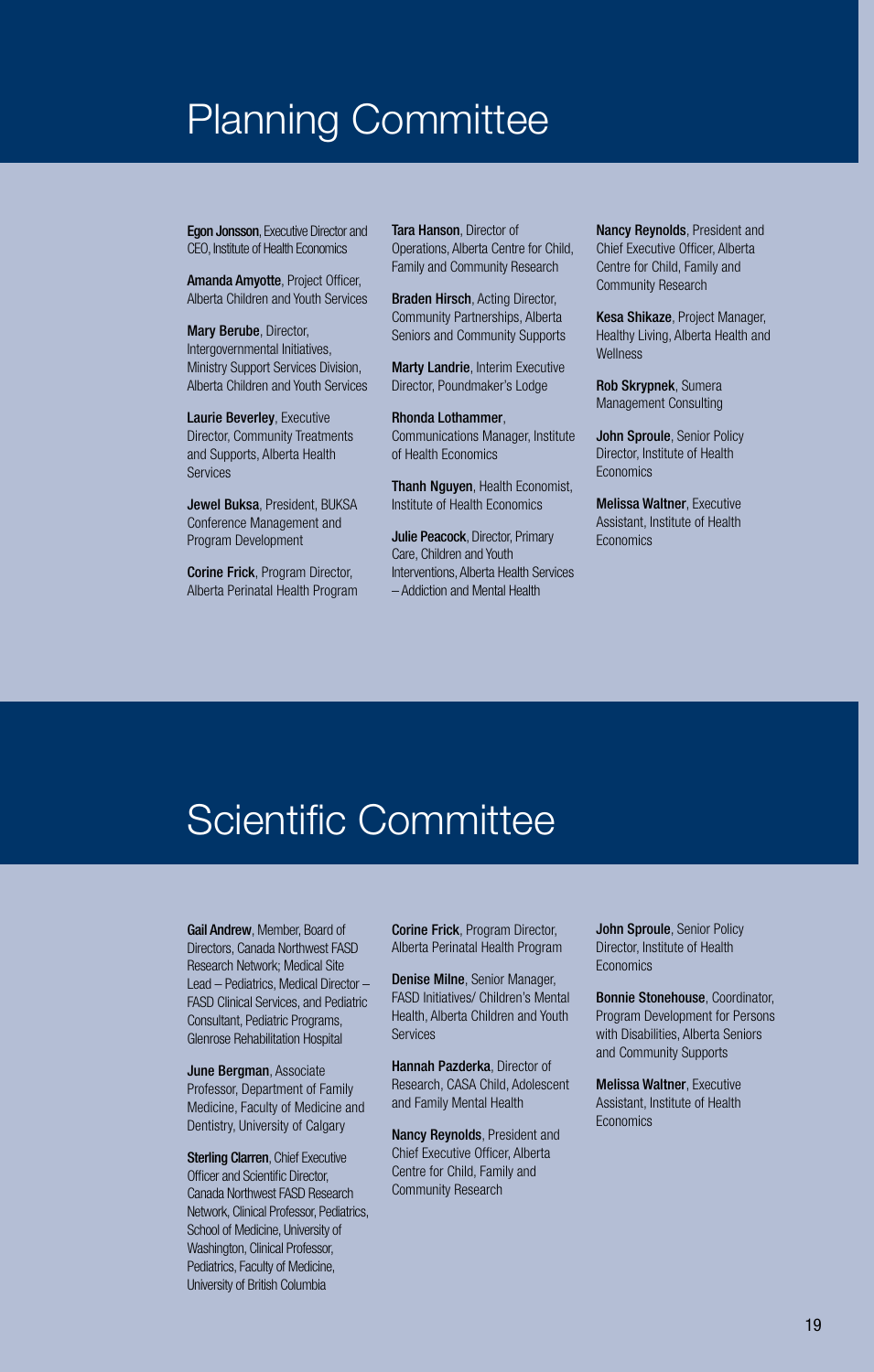## Communications Committee

Roxanne Dubé Coelho, Public Affairs Officer, Alberta Children and Youth Services

Rhonda Lothammer, Communications Manager, Institute of Health Economics

Jewel Buksa, President, BUKSA Conference Management and Program Development

## Institute of Health Economics

The Institute of Health Economics (IHE) is an independent, not-for-profit organization that performs research in health economics and synthesizes evidence in health technology assessment to assist health policy making and best medical practices.

#### **IHE Board of Directors**

#### **Chair**

Dr. Lorne Tyrrell, Professor and CIHR/GSK Virology Chair, University of Alberta

#### Government

Ms. Linda Miller, Deputy Minister, Alberta Health and Wellness

Ms. Annette Trimbee, Deputy Minister, Advanced Education and **Technology** 

Dr. Jacques Magnan, Acting President and CEO, Alberta Heritage Foundation for Medical Research

#### Academia

Dr. Andy Greenshaw, Associate Vice-President Research, University of Alberta

Dr. Tom Feasby, Dean, Faculty of Medicine, University of Calgary

Dr. Philip Baker, Dean, Faculty of Medicine and Dentistry, University of Alberta

Dr. James Kehrer, Dean, Faculty of Pharmacy and Pharmaceutical Sciences, University of Alberta

Dr. Tom Noseworthy, Professor and Head, Community Health Sciences, University of Calgary

Dr. Herb Emery, Professor, Department of Economics, University of Calgary

Dr. Doug West, Chair, Department of Economics, University of Alberta

#### Industry

Mr. Terry McCool, Vice President, Corporate Affairs, Eli Lilly Canada Inc.

Mr. Gregg Szabo, Vice President, Corporate Affairs, Merck Frosst Canada Inc.

Dr. Bernard Prigent, Vice President and Medical Director, Pfizer Canada Inc.

Mr. Grant Perry, Vice President, Public Affairs, GlaxoSmithKline Inc.

Mr. William Charnetski, Vice President, Corporate Affairs and General Counsel, AstraZeneca Canada Inc.

#### Other

Mr. Doug Gilpin, Chair, Audit and Finance Committee

#### **CEO**

Dr. Egon Jonsson, Executive Director and CEO, Institute of Health Economics, Professor, University of Alberta, University of Calgary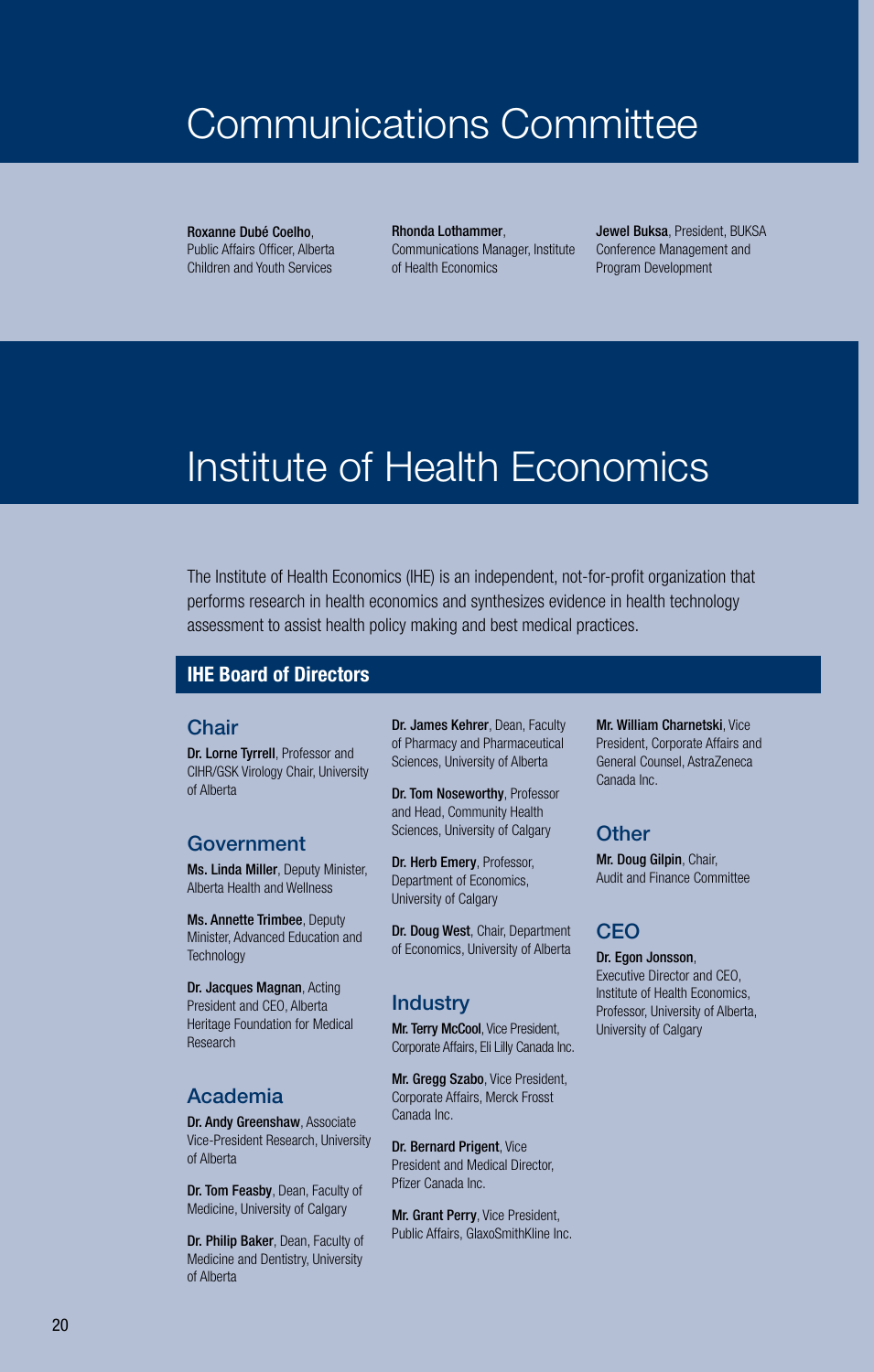## FASD Research and Resources

Ongoing research and evaluation of programs will help to determine best practices for preventing FASD and supporting those already affected.

The Institute of Health Economics is currently working on a series of projects related to FASD. This conference is part of a series of consensus development conferences produced by the Institute. Visit www.ihe.ca for more information.

The Government of Alberta's Fetal Alcohol Spectrum Disorder Cross-ministry Committee has a comprehensive website with extensive resources on FASD. Visit their site at www.fasd-cmc.alberta.ca.

The Public Health Agency of Canada has also developed a site to provide basic information on FASD and to report what it is doing in the area. Visit their site at www.phac-aspc.gc.ca/fasd-etca.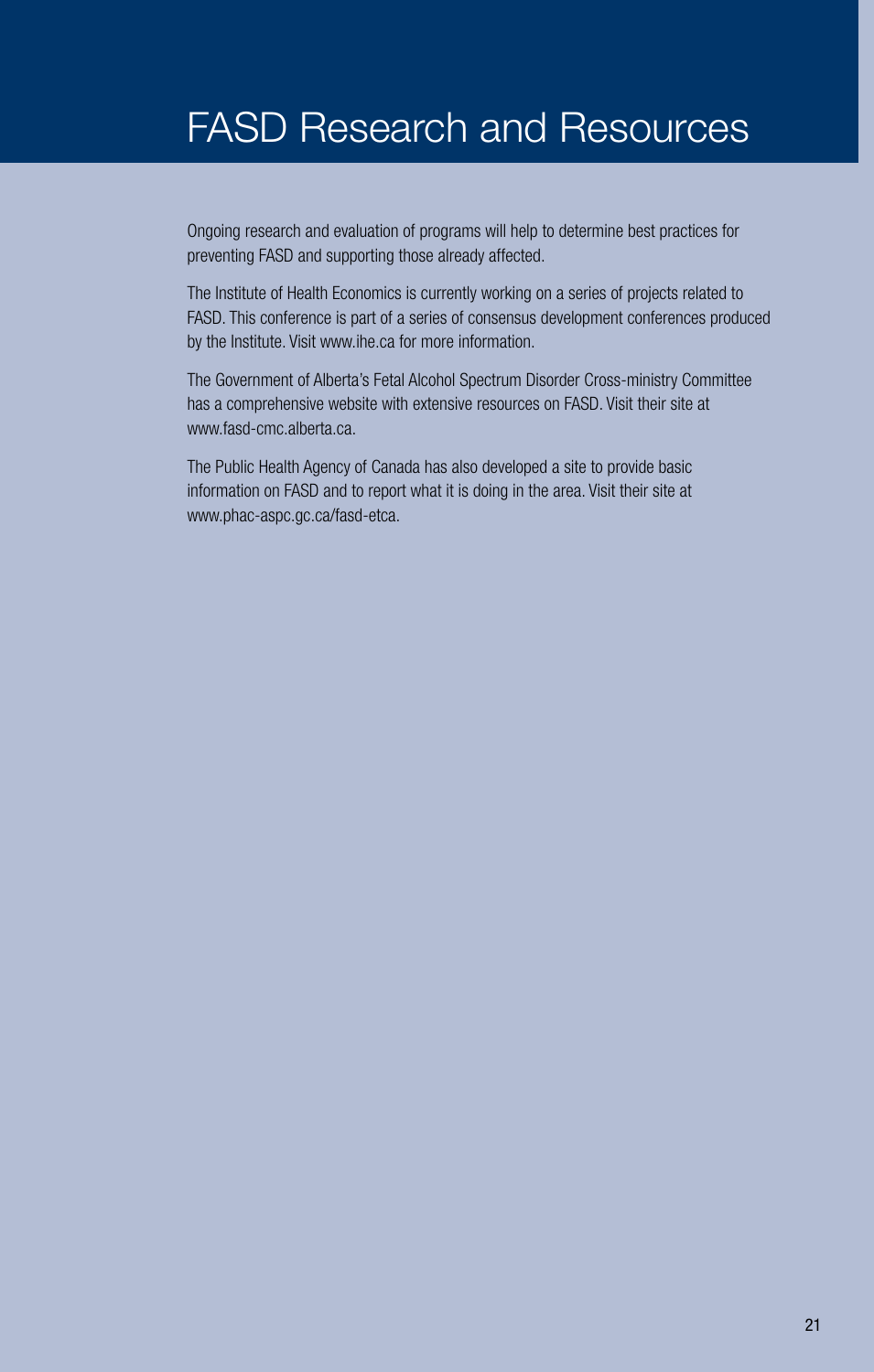## Jury Recommendations Summary

#### **Question 1**

*What is Fetal Alcohol Spectrum Disorder (FASD) and how is it diagnosed?* 

- 1. There is a need for national funding for research to develop accurate and cost effective neurobiological and/or functional markers of **FASD**
- 2. Comprehensive diagnostic capability needs to be available across the lifespan.

#### **Question 2**

*Do we know the prevalence and incidence of FASD in different populations, and can the reporting be improved?*

- 1. A national surveillance strategy needs to be implemented to assess progress in the prevention and treatment of FASD in Canada. Questions on FASD should be included in the regular Canadian Community Health Survey.
- 2. Registries of nonpersonalized data for FASD surveillance should be established in each province to increase the capacity for screening, diagnosis, and reporting of FASD nationally. This should build on projects already underway regionally and provincially to increase data collection.
- 3. Reliable methods of early detection of developmental delays and disorders, including FASD, should be introduced into early school years and be available throughout the lifespan.
- 4. A strategy to reduce the stigma associated with a diagnosis of FASD is needed in order to ensure maximum participation in screening, prevention and diagnostic processes.

### **Question 3**

*What are the consequences of FASD for individuals, their families and society?*

- 1. As FASD is a lifelong disability, there should be a commitment by governments to provide seamless and equitable services across the life span.
- 2. Important transitions from child to adult services need to be planned and allow for effective wraparound services which will support individuals and families and communities at each stage of life.
- 3. People affected with FASD will require life-long intersectoral services. Consistent standards between provinces should be established to reduce variations in the funding and provision of these services.
- 4. Adults with FASD will require ongoing life skills and socialization assistance and support.
- 5. For those children who enter the child welfare system there should be improvements to ensure the ability to provide stable foster care. Multiple placements should be avoided wherever possible.

#### **Question 4**

*How can FASD be prevented?*

1. A national primary prevention strategy must include a clear message consistent with Canadian values. This should include education about the effects and risks of alcohol beginning in elementary school and continuing through post-secondary education. It should also include education about birth control.

- 2. Prevention programs should target the Social Determinants of Health.
- 3. Prevention programs should be designed along with evaluation frameworks.
- 4. Prevention efforts should be community driven, culturally appropriate and should honour traditional knowledge. This is especially true in Aboriginal and immigrant communities.
- 5. A high priority should be placed on ensuring that prevention services are provided to women and families at highest risk of having a child with FASD. The Parent-Child Assistance Program (PCAP) has shown great success. Canadian programs based on the PCAP model should be encouraged.
- 6. Governments should require messaging about FASD in pregnancy testing kits and in contraceptive packages.
- 7. The reforms being made in primary care have the potential to improve the relationships required for effective prevention and support. Physicians and other primary health providers should take full advantage of "teachable moments" to discuss pregnancy prevention and the risks of alcohol consumption with their patients/clients of child bearing age.
- 8. Increase the number of women-centered alcohol treatment programs and beds. Keeping mothers and children together during interventions should be a priority.
- 9. National, provincial and territorial alcohol strategies must address FASD.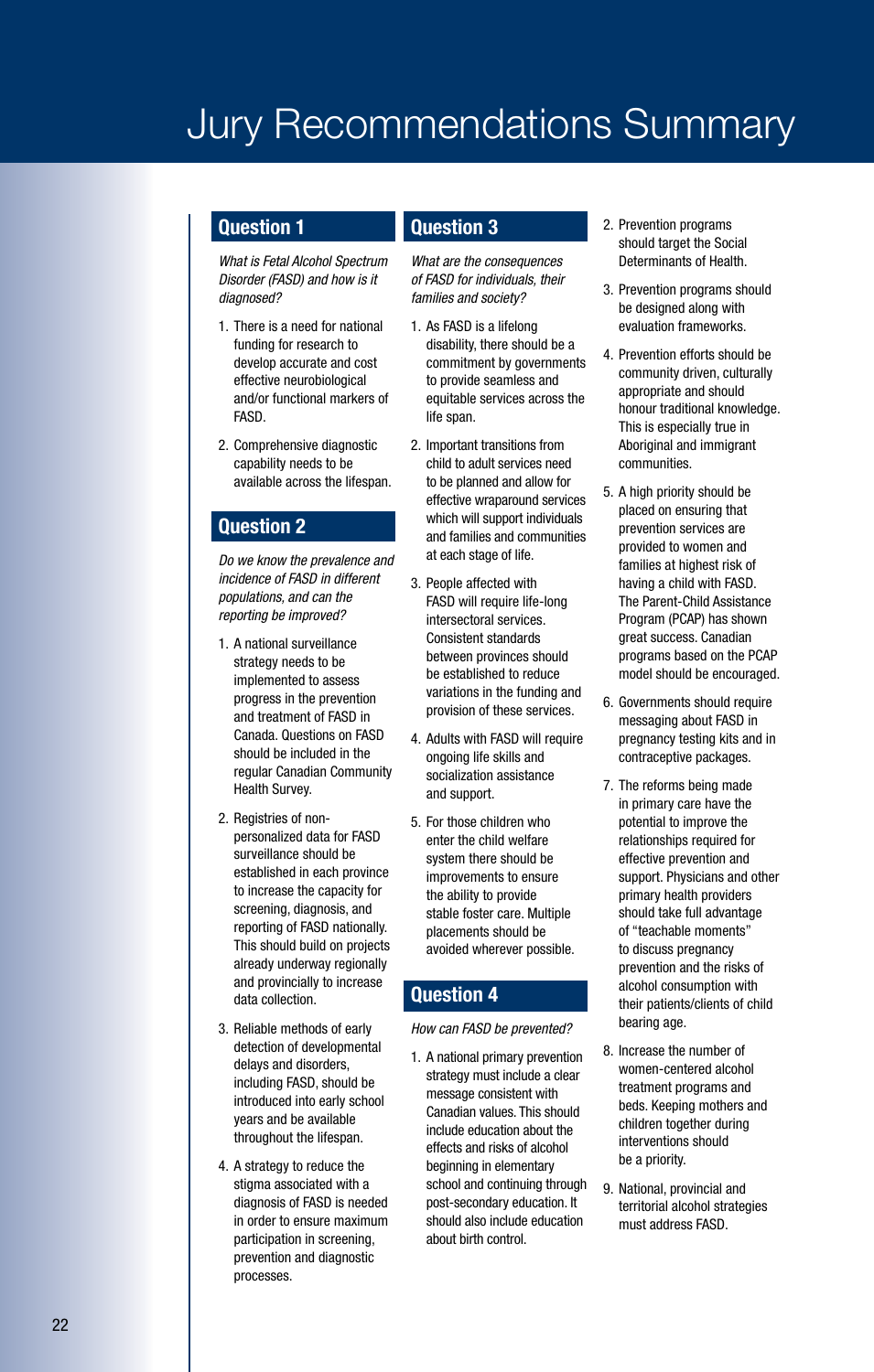### **Question 5**

*What policy options could more effectively support individuals with FASD and their families across the lifespan?*

Lifelong Services

- 1. Services should be (a) based on functional need rather than arbitrary eligibility criteria; (b) lifelong; (c) seamless; (d) individualized; (e) culturally sensitive; and (f) sustainably funded.
- 2. There should be funding for systematic evaluations of programs and sharing of findings to develop best practices.
- 3. Build communities of support for individuals affected by FASD and their families. In particular, encourage mentorship and activity based programs.
- 4. There should be special attention and support for First Nations, Inuit and Métis peoples affected by FASD who have experienced societal breakdown due to historical and multigenerational trauma.

Diagnosis/Assessment

- 1. There must be equitable and timely access to diagnosis for individuals with suspected FASD, including appropriate communication of findings with the individual, family and other service providers.
- 2. Functional reassessments should be undertaken as needed.
- 3. Amend the Criminal Code to allow for Court-ordered assessments, including FASD.

#### Education and Training

1. Educational instruction and materials should be provided to promote awareness, understanding and

knowledge of best practices for those who are or will be working with people affected by FASD.

2. An individualized educational plan needs to be developed focusing on skill development, inclusion, participation and recognition of existing strengths, to facilitate becoming a contributing member of society.

#### Legal

- 1. Improve outcomes and reduce costs to the legal system by utilizing an alternative measures program for adults affected by FASD charged with non-violent first offences. Take into account a FASD diagnosis on subsequent non-violent offences when sentencing.
- 2. Improve outcomes and reduce cost to the youth justice system by utilizing an alternative measures program for all young offenders affected by FASD charged with non-violent offences.
- 3. Pre-release and post release programs for individuals need to be established.
- 4. Enhance the correctional environments to respond to the special needs of persons affected by FASD to protect them from exploitation and abuse.

#### **Question 6**

*What further research into FASD is needed?*

1. More translational research from basic science to the human experience, such as the beneficial effects of nutrition.

- 2. More research on prenatal alcohol exposure on brain structure and function with the aim of improving interventions and outcomes.
- 3. More reliable indicators, biological and/or behavioural, of maternal alcohol consumption during pregnancy are needed.
- 4. Ongoing research for the development of better screening and surveillance tools, specific and sensitive to prenatal alcohol exposure. These should be adaptable, culturally appropriate and lead to accurate referrals for diagnosis and supports.
- 5. Encourage uniform approaches to recording clinical findings found during FASD assessments by using standardized forms and definitions.
- 6. Support intersectoral research with education, health and social services.
- 7. More research between corrections, justice and social services to identify rates, outcomes, costs and co-occurring conditions.
- 8. Initiate research into the role of parents, including fathers.
- 9. Embed research and evaluation into programs and services to allow for self correction and continuous improvement.
- 10. Promote research on interventions based on social determinants of health that could modify the incidence and severity of FASD.